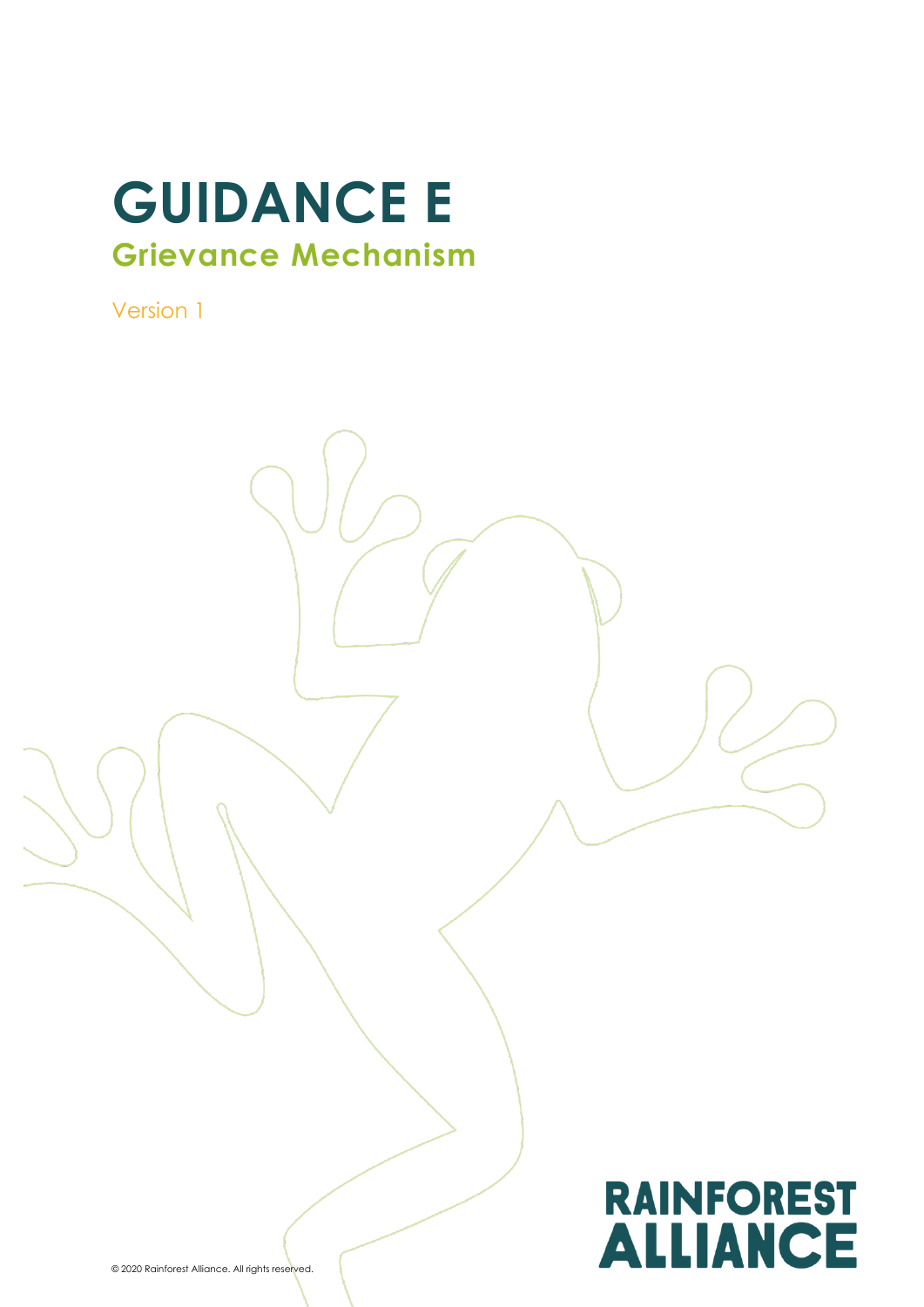

#### Translation Disclaimer

For any question related to the precise meaning of the information contained in the translation, please refer to the official English version for clarification. Any discrepancies or differences in meaning due to translation are not binding and have no effect for auditing or certification purposes.

#### More information?

For more information about the Rainforest Alliance, visit www.rainforest-alliance.org or contact info@ra.org

| <b>Document Name:</b>                                                                                                                                                                                              |                   | Document Code:                                                | <b>Version:</b>      |  |
|--------------------------------------------------------------------------------------------------------------------------------------------------------------------------------------------------------------------|-------------------|---------------------------------------------------------------|----------------------|--|
| Guidance E: Grievance Mechanism                                                                                                                                                                                    |                   | $SA-G-SD-6-V1$                                                |                      |  |
| Date of first<br>publication:                                                                                                                                                                                      | Date of revision: | Valid From:                                                   | <b>Expires by:</b>   |  |
| December 31, 2020                                                                                                                                                                                                  | N/A               | December 31, 2020                                             | Until further notice |  |
| Developed by:                                                                                                                                                                                                      |                   | Approved by:                                                  |                      |  |
| Rainforest Alliance Department Standards Director of Standards and Assurance<br>and Assurance                                                                                                                      |                   |                                                               |                      |  |
| Linked to:                                                                                                                                                                                                         |                   |                                                               |                      |  |
| requirements<br>\$A-S-SD-2-V1.1 Rainforest Alliance 2020 Sustainable Agriculture Standard, Supply<br>Chain Requirements<br>\$A-S-SD-5-V1.1 Annex \$4: Rainforest Alliance Remediation Protocol<br><b>Replaces:</b> |                   |                                                               |                      |  |
| N/A                                                                                                                                                                                                                |                   |                                                               |                      |  |
| <b>Applicable to:</b>                                                                                                                                                                                              |                   |                                                               |                      |  |
| Farm certificate holders                                                                                                                                                                                           |                   |                                                               |                      |  |
| Country/Region:                                                                                                                                                                                                    |                   |                                                               |                      |  |
| All                                                                                                                                                                                                                |                   |                                                               |                      |  |
| Crop:                                                                                                                                                                                                              |                   | <b>Type of Certification:</b>                                 |                      |  |
| All crops in the scope of the Rainforest<br>Alliance certification system; please see<br>Certification Rules.                                                                                                      |                   | Farm certificate holders, Supply chain<br>certificate holders |                      |  |

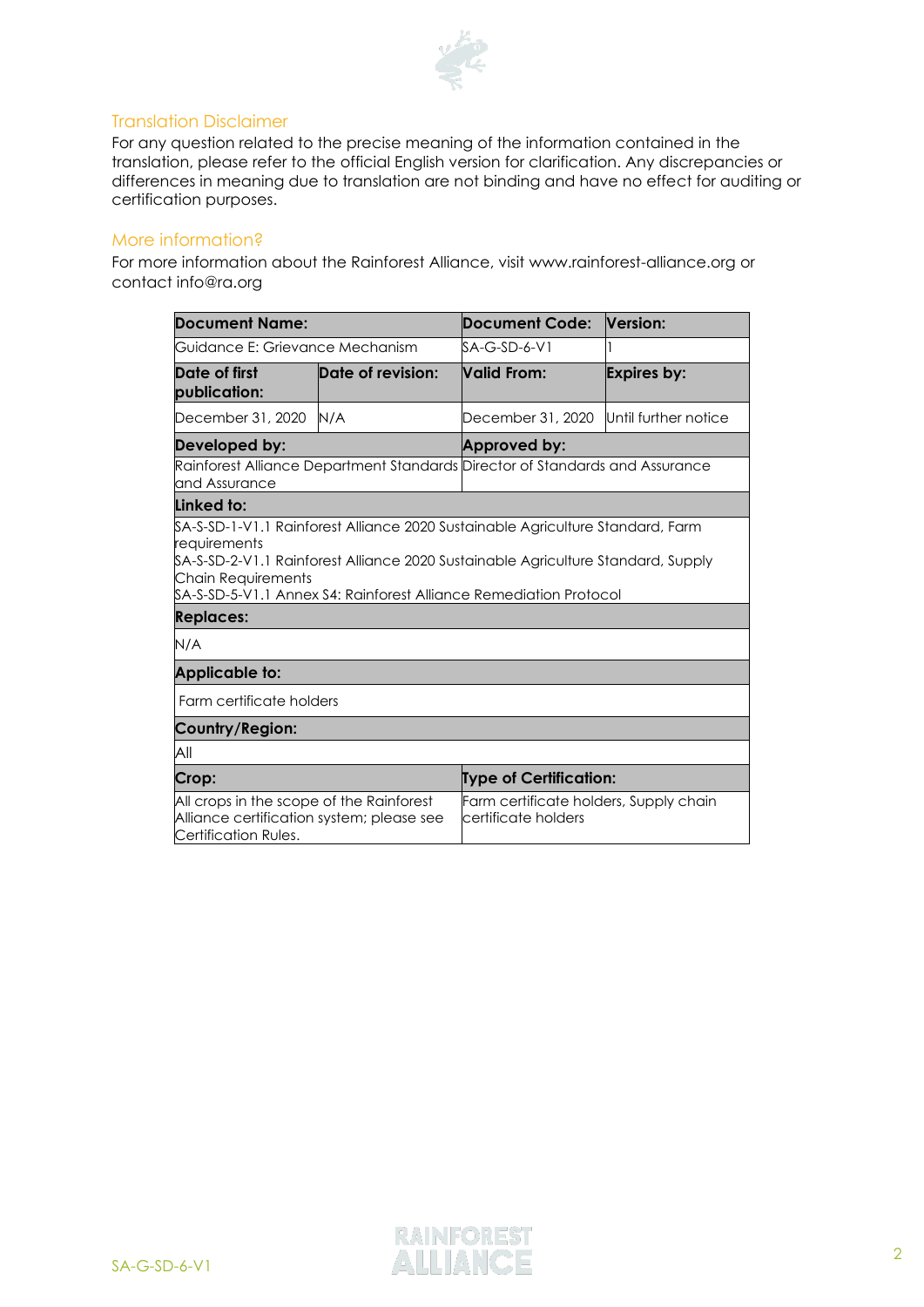

# **Table of Contents**

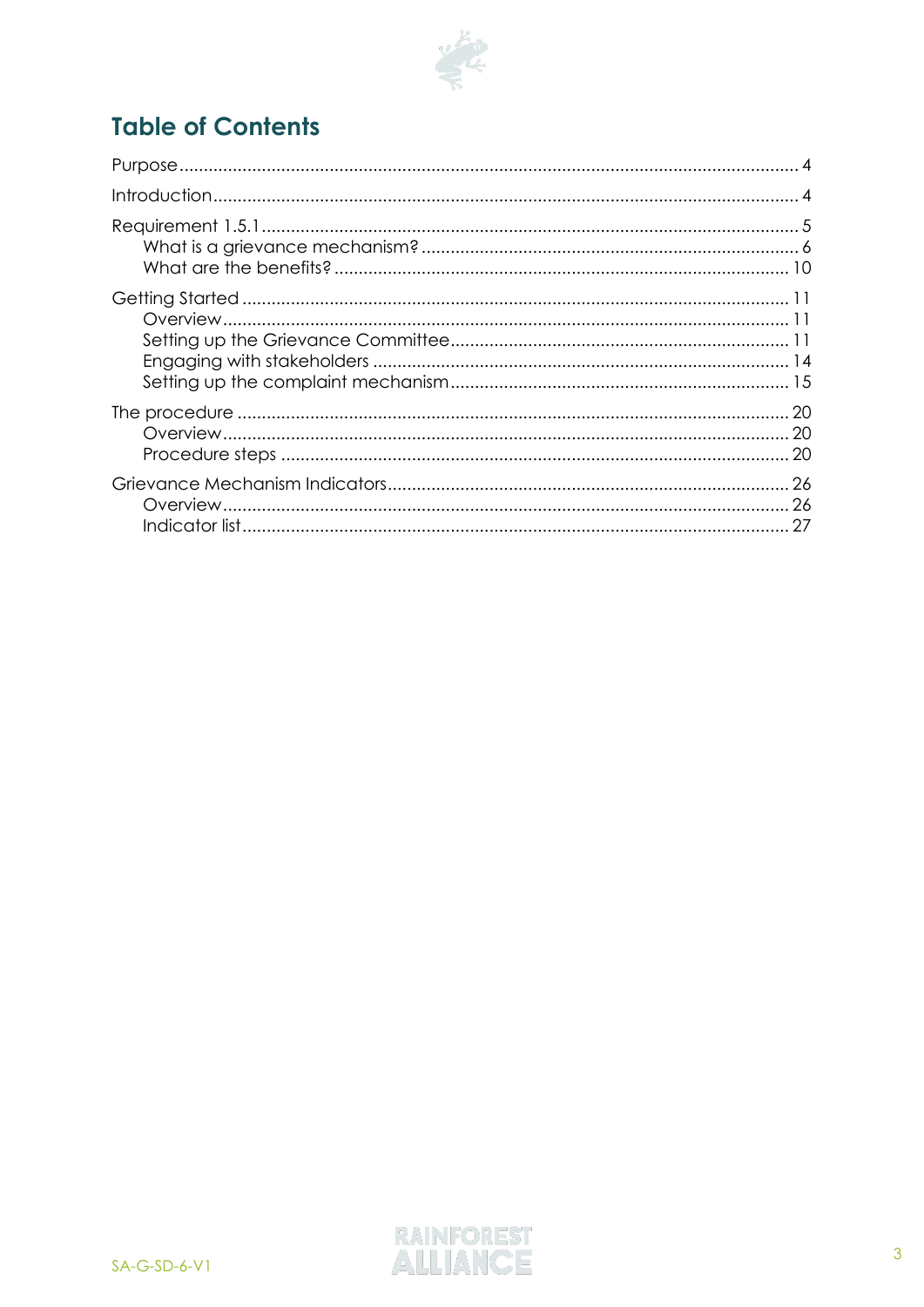

## <span id="page-3-0"></span>**PURPOSE**

This guidance is an advisory document written for Management and the Grievance Committee and it contains recommendations on how to set up an operational grievance mechanism at the certificate holder level.

Setting up an effective Grievance mechanism allows certificate holders to hear directly about issues of concern from any people or organizations affected by their activities, for example, workers, community members, unions, NGOs, other businesses, buyers, and other stakeholders. By resolving these complaints, swiftly and fairly, the mechanism will drive continuous improvement.

Operating a functional grievance mechanism is Core Requirement 1.5.1 in the 2020 Sustainable Agricultural Standard. It is also central to the Assess-and-Address process of remediation, set out in Core Requirement 5.1.4 and in the Remediation Protocol.

The Rainforest Alliance requirement to provide a grievance mechanism draws on the ILO Examination of Grievances Recommendation 1967 (No.130) and the Access to Remedy pillar of the UN Guiding Principles, in particular Principles No.29-31.

# <span id="page-3-1"></span>**INTRODUCTION**

Requirement 1.5.1 of the Rainforest Alliance Sustainable Agriculture Standard requires large farms, group management, individually certified farms, and Supply Chain operations to have a grievance mechanism in place.

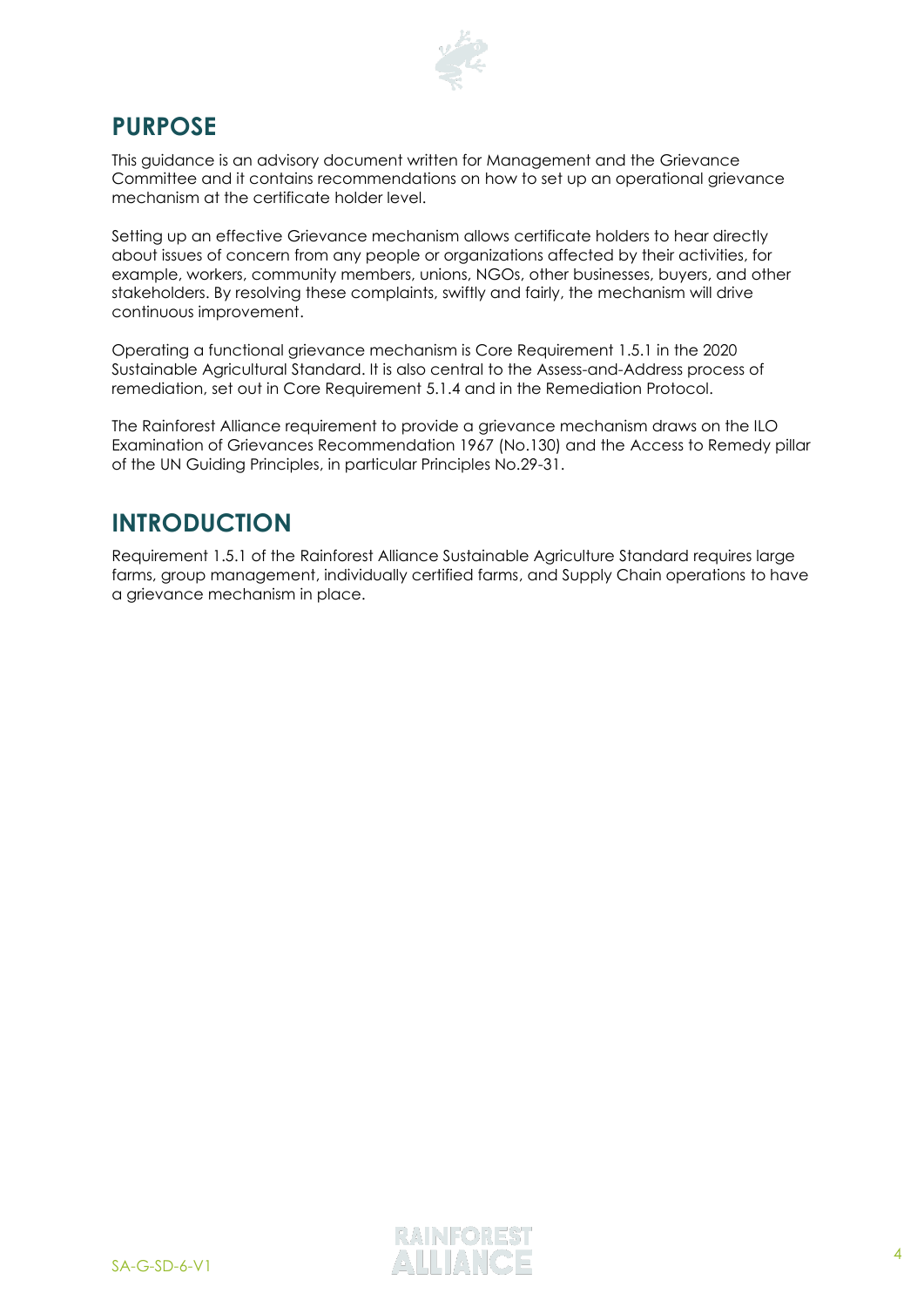

# <span id="page-4-0"></span>**REQUIREMENT 1.5.1**

#### **Core Requirement**

**Applicable to:** *Large farms part of a group, Group management, Individual certificates holders, Supply Chain Certificates holders*

**1.5.1** A grievance mechanism is in place that enables individuals, workers, communities, and/or civil society, including whistle-blowers to raise their complaints of being negatively affected by specific business activities and/or operations of any nature, including technical, social, or economic nature. The grievance mechanism may be provided directly through collaboration with other companies, or through an industry program or institutionalized mechanism and in accordance with the UNGPs. The grievance mechanism should be accessible, in local languages and also for those who cannot read or do not have access to internet. The grievance mechanism should include at least the following elements:

- A grievance committee with decision making power, with knowledge about the grievances, that is impartial, accessible, and gender sensitive.
- Grievance committee is formed by at least one member/worker representative
- The grievance mechanism has appropriate submission channels, for internal and external stakeholders, including workers, members, staff, buyers, suppliers, indigenous peoples, and communities
- Anonymous grievances are accepted and confidentiality is respected
- Human and labor rights grievances are remediated in accordance with the Remediation Protocol, and collaboration with the Assess-and-Address Committee and/or the Gender Committee/Person as appropriate, depending on the case
- Grievances and agreed follow up actions are documented, and shared with the persons involved within a reasonable timeframe
- Submitters of grievances are protected against employment/membership termination, retribution, or threats as a consequence of utilizing the grievance mechanism

Assess-and-Address Committee (if applicable): see 5.1.1 Gender Committee/Person: see 1.6.1

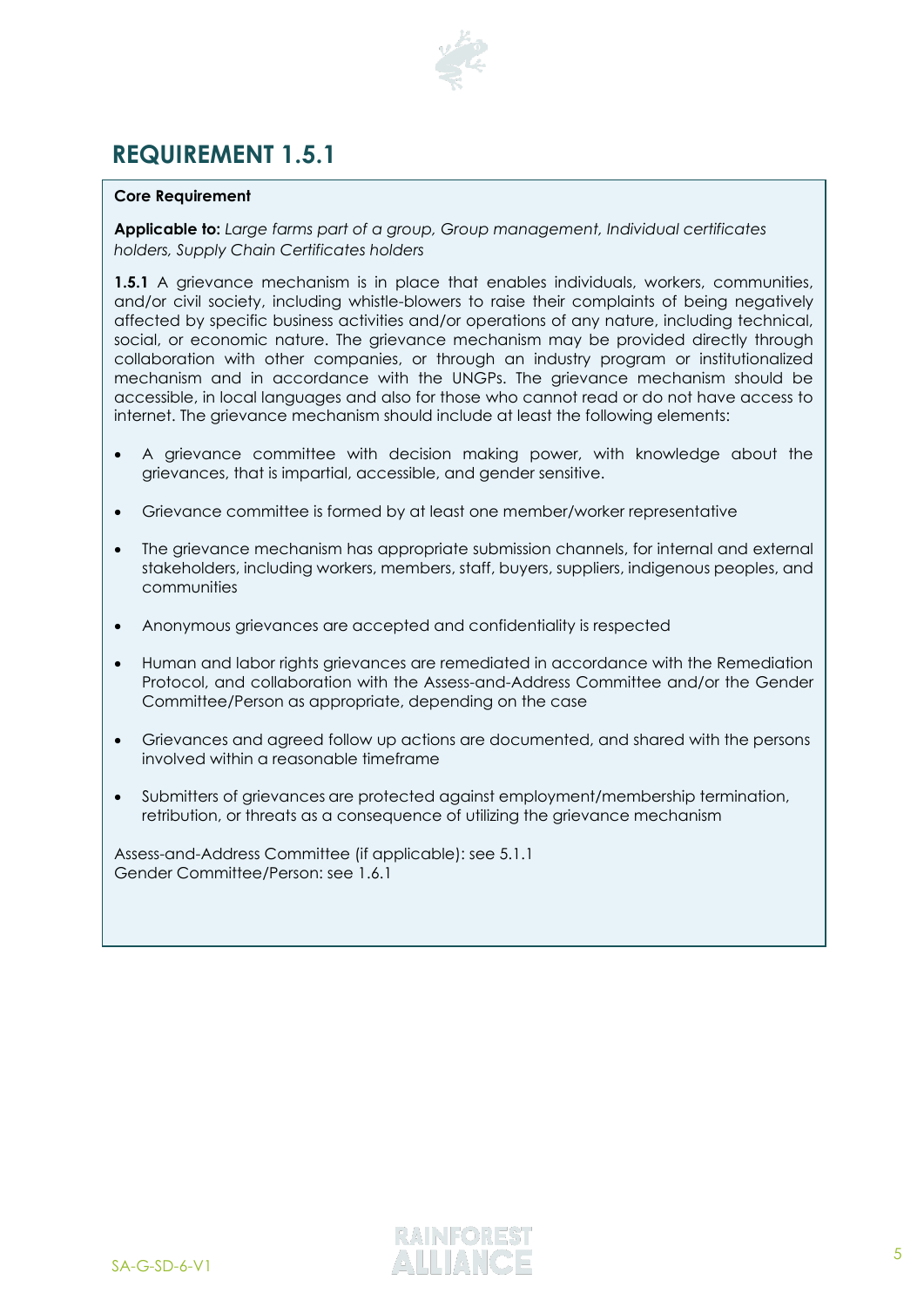

#### **Definition: grievance**

"A grievance is a complaint or concern by any person about another person's or organization's actions or about its rules and policies that have negatively affected the complainant. " *See Glossary, Annex 1*

> A *grievance mechanism* enables people and organizations who are affected by specific business activities and/or operations of any nature, to report and explain grievances, or issues of concern. In response, the certificate holder or their subcontractors and service providers, investigate the issue and if the grievance is confirmed, they fairly and quickly ensure remedy for these issues. For the mechanism to work, people must know about it, trust it, and be able to use it.

#### <span id="page-5-0"></span>**What is a grievance mechanism?**

**A** *grievance mechanism* **allows people to make a complaint to a business so that any harm done to them by the business can be put right.** 

#### **Definition: grievance mechanism**

"A process through which individuals, workers, communities, and/or civil society organizations (including whistle-blowers) can raise their complaints of being negatively affected by specific farm or business activities and/or operations . A grievance mechanism may be formal or non-formal, legal or non-legal. It includes the steps of submission of the complaint, treatment, remediation, and monitoring." *See Glossary, Annex 1*

A *grievance* is a complaint or concern raised by any person or organization about how the actions, rules, or policies of a certificate holder, or its subcontractors, service providers, and labor providers, are negatively affecting them. A grievance is not limited to workforce issues; it can be about any topic linked to the activities of the certificate holder, such as road access, dust pollution, crop yields, sanitation, traffic accidents or pesticide use. Typically a grievance is raised because the responsible parties have not acknowledged or resolved the issue appropriately. The table below shows some examples of the types of grievances that certificate holders may encounter from different stakeholders. Actual grievances will depend on many factors in the context where the certificate holder operates.

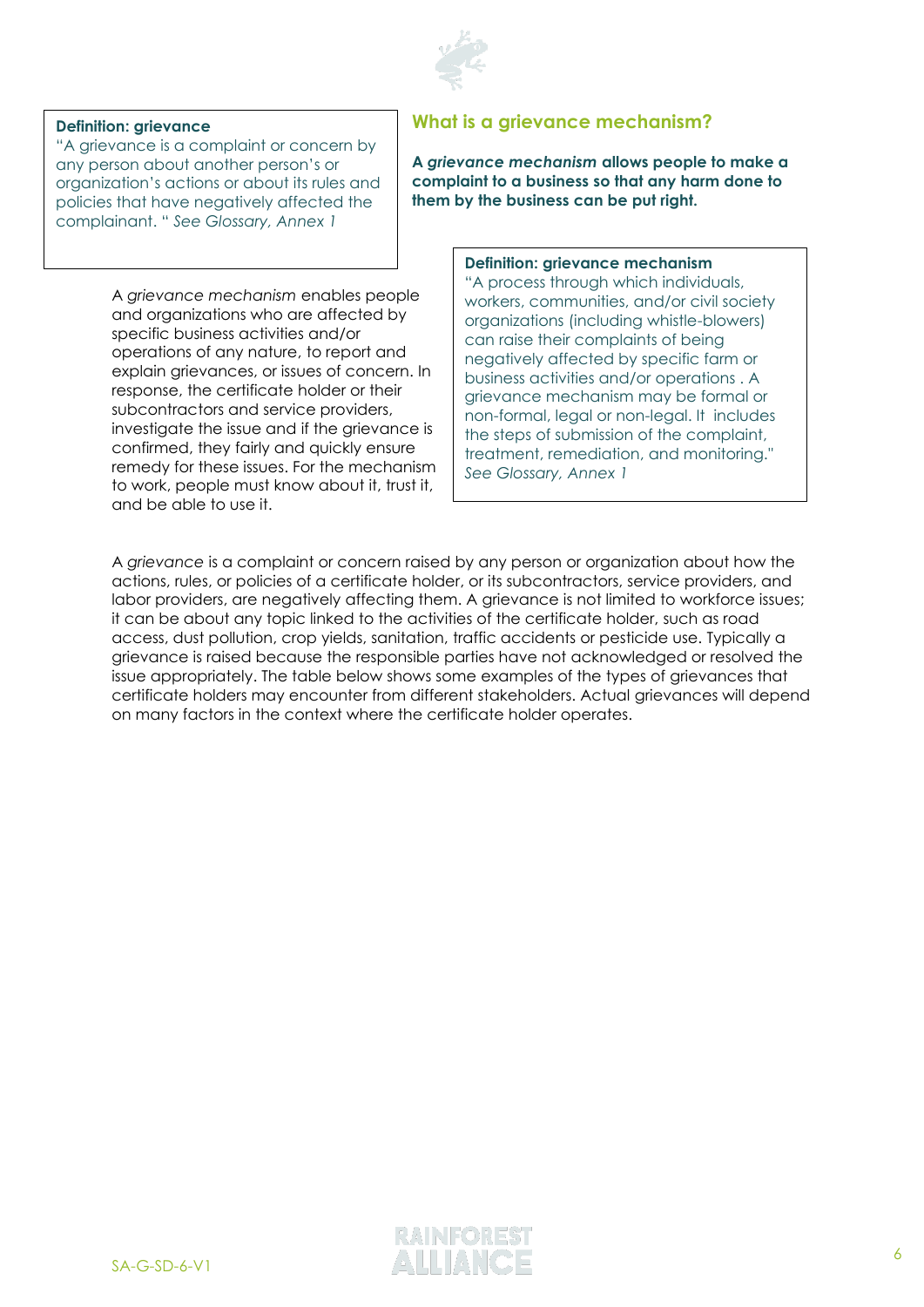

| Person or organization                    | <b>Example grievance</b>                                                                                                                                                                                                                                                                                                                            |
|-------------------------------------------|-----------------------------------------------------------------------------------------------------------------------------------------------------------------------------------------------------------------------------------------------------------------------------------------------------------------------------------------------------|
| <b>Community leadership</b>               | We have been complaining for a year about farm wastewater<br>contaminating the river, but no one is listening or taking action.                                                                                                                                                                                                                     |
| <b>Buyer</b>                              | The product is never delivered on time and I keep losing money<br>as a result - I have to hire extra workers to unload and process<br>the delivery. I want compensation for my costs.                                                                                                                                                               |
| <b>Expert stakeholder</b>                 | I'm a child protection expert supporting the farm remediation<br>process, but the Assess-and-address committee ignores all my<br>recommendations, which means children are at risk.                                                                                                                                                                 |
| <b>Trade union or worker</b><br>committee | Migrant workers are being kept unfairly on temporary contracts<br>to avoid paying them a decent wage and benefits. The union<br>has raised this with management and Human Resources three<br>times in the last year, but nothing changes.                                                                                                           |
| <b>Farmers</b>                            | The truck drivers that collect our certified products are not very<br>careful about segregating certified and non-certified products.<br>We've pointed it out to Group management so many times, but<br>it's just the same.                                                                                                                         |
| <b>Workers</b>                            | Farm management never consults with workers on the<br>Sustainability Differential. We complain every year through the<br>union, but we are not involved.                                                                                                                                                                                            |
| <b>Women farmers</b>                      | We can't attend training sessions because they are held too far<br>away and we have to look after our children. We've asked<br>Group management to organize childcare to make it easier,<br>but they refused.                                                                                                                                       |
| <b>Local business owner</b>               | I have a shop near the plant entrance selling fruit and<br>vegetables. There are big trucks coming to the plant and it<br>makes the road dusty which dirties my produce. Also, the road is<br>quite narrow and when the trucks turn, it puts my customers at<br>risk. I've told the plant management but they said there is<br>nothing they can do. |
| <b>NGO</b>                                | We are concerned about how the farm's policy on pesticide<br>and fertilizer use is affecting soil health. We've tried to<br>collaborate with the farm so we can share expertise and work<br>together to improve the situation, but they are not responding.                                                                                         |

*Figure 1. A non-exhaustive list of examples of grievances.*

A grievance mechanism is *formal* because it involves an appointed committee that follows set procedures within a given time-frame and who document each grievance resolved. At the heart of an effective and trusted grievance mechanism are the principles of fairness, sensitivity and dialogue.

For any business, engaging and communicating regularly with workers and people who are affected by their business activities and/or operations is the simplest and most direct way to understand concerns and to resolve any problems.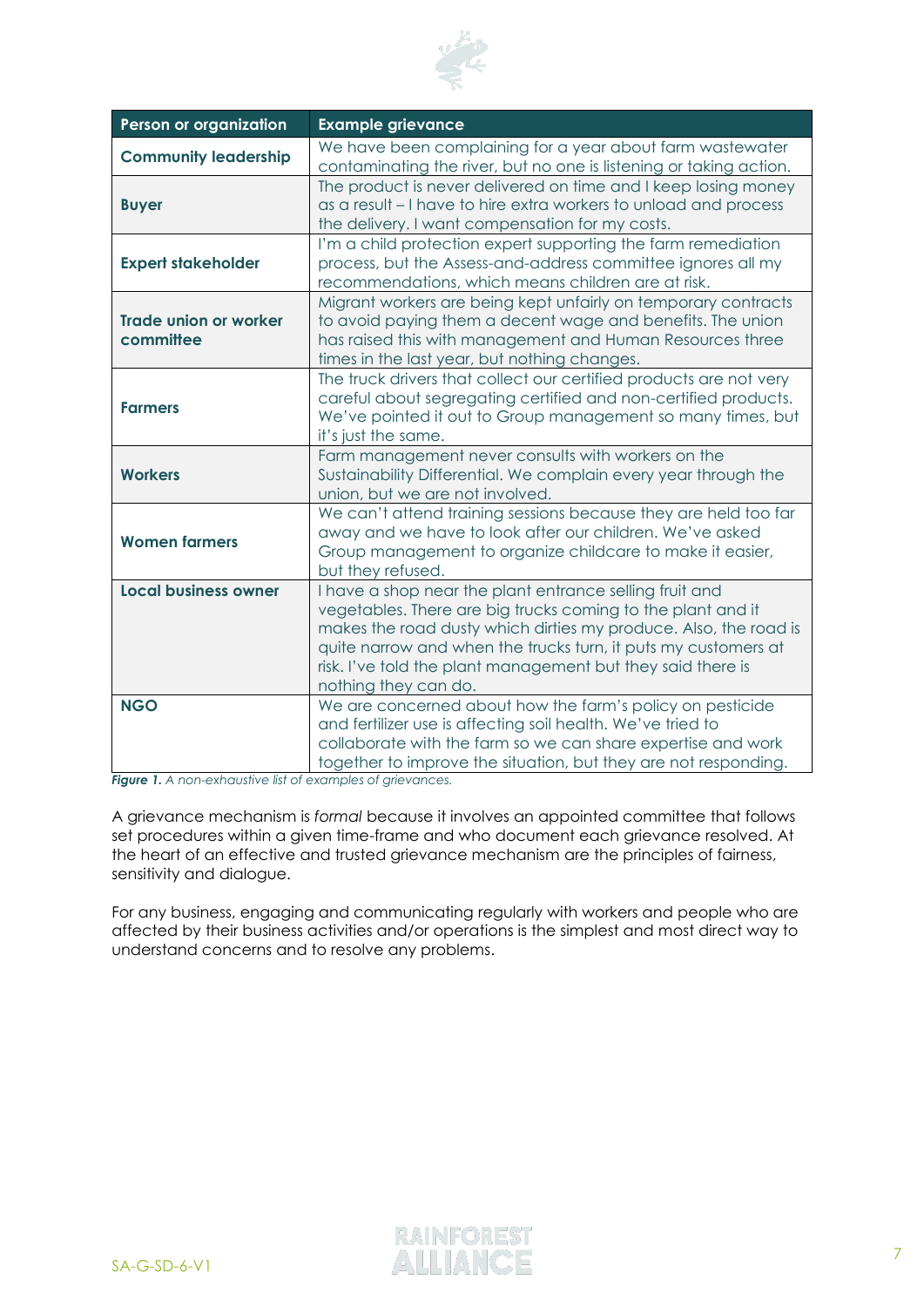

#### *CASE STUDY: Unsafe pesticide use on a large farm*

#### **Accessing the mechanism**

*Mary is an experienced farm worker and she is worried because newly hired workers are being asked to spray pesticides without training or protective equipment. She has pointed this out to her supervisor a number of times, but nothing has changed.*

*Mary knows about the grievance mechanism because committee members visited the farm as part of their awareness-raising activities. There is also a poster about the grievance mechanism in the women's toilet. The poster gives a mobile phone number and explains that people can either call or send a text. Mary sends a text explaining her concerns.*

#### **Making a complaint**

*Mary receives an acknowledgment of her text, and on the same day, she receives a phone call from the grievance committee member who is assigned to manage her grievance.* 

*The committee member explains that Mary's grievance is confidential and sets out what the committee will do to investigate and when. The member asks Mary if she would like to involve anyone else to support her through the process, and Mary says this is not necessary.* 

*At the end of the call, the member reminds Mary that her complaint is confidential and that it is not necessary to share her identity with management to address the issue. The member keeps Mary regularly informed about what they are doing and when.* 

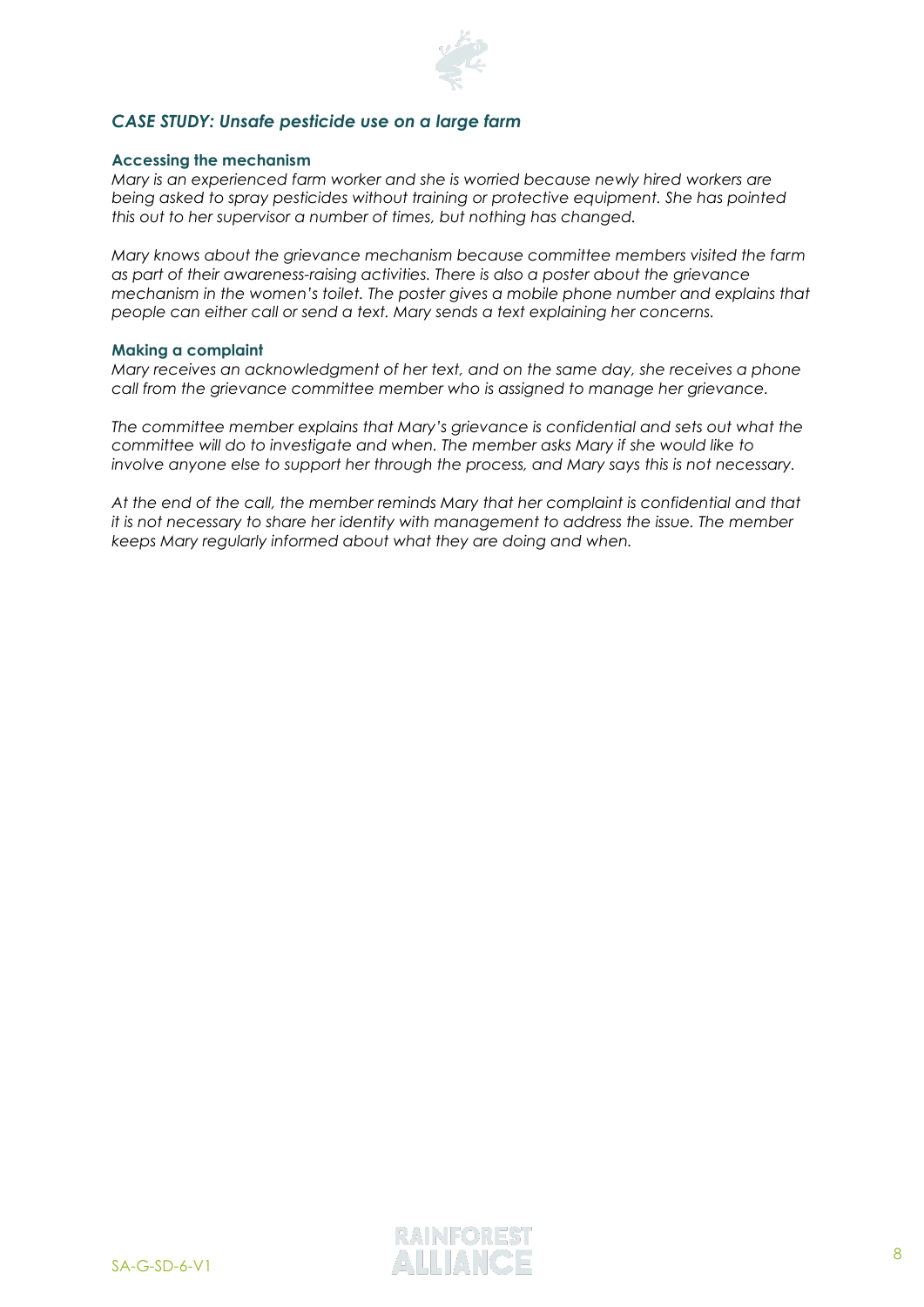

#### **Investigating the complaint**

*When the Grievance Committee investigates to establish what has happened, the farm manager explains that the person who used to manage pesticides at the farm left six months ago and she has not found someone qualified to replace him. She is short-staffed and so there is no one qualified to supervise the pesticide spraying. An interview with the professional who conducts the site health and safety risk analysis, as well as a site visit and review of risk documentation, confirm the concerns Mary has raised.*

#### **Resolving the complaint**

*The committee works with the farm management, the health and safety professional, the health clinic, and a local agronomist to remedy the situation and to identify a solution to the*  root cause of the problem. Together they agree on the following steps as part of the *remediation plan:*

- *They take immediate action to ensure that workers exposed to pesticides receive a health check and medical treatment if necessary.*
- *They train workers on safe pesticide use, including a "training of trainers" approach so that supervisors and experienced permanent workers are qualified to re-train new hires.*
- *They ensure the farm has sufficient protective equipment.*
- *They train all management and the health and safety professional on safe pesticide use and how to improve the quality of their health and safety measures (5.6.1.).*

*The committee member tells Mary how they are resolving the issue, explaining the steps set out in the remediation plan, and asks for her input. Mary suggests they make sure that women workers are included in the training, and as "trainers of trainers."*

*The committee member regularly liaises with the people responsible for the steps in the remediation plan and checks they are being implemented on time.* 

*The member informs Mary about progress and asks whether she is satisfied that her grievance has been addressed. The member thanks Mary for raising the complaint and thus ensuring the farm receives the support it needs to comply with the farm standard.* 

*When the complaint is closed, the Grievance Committee reviews all the documentation of the grievance process and discusses what could have been done better. They agree they need to include a regular question in their remediation plans to check that their proposals are gender-sensitive.*

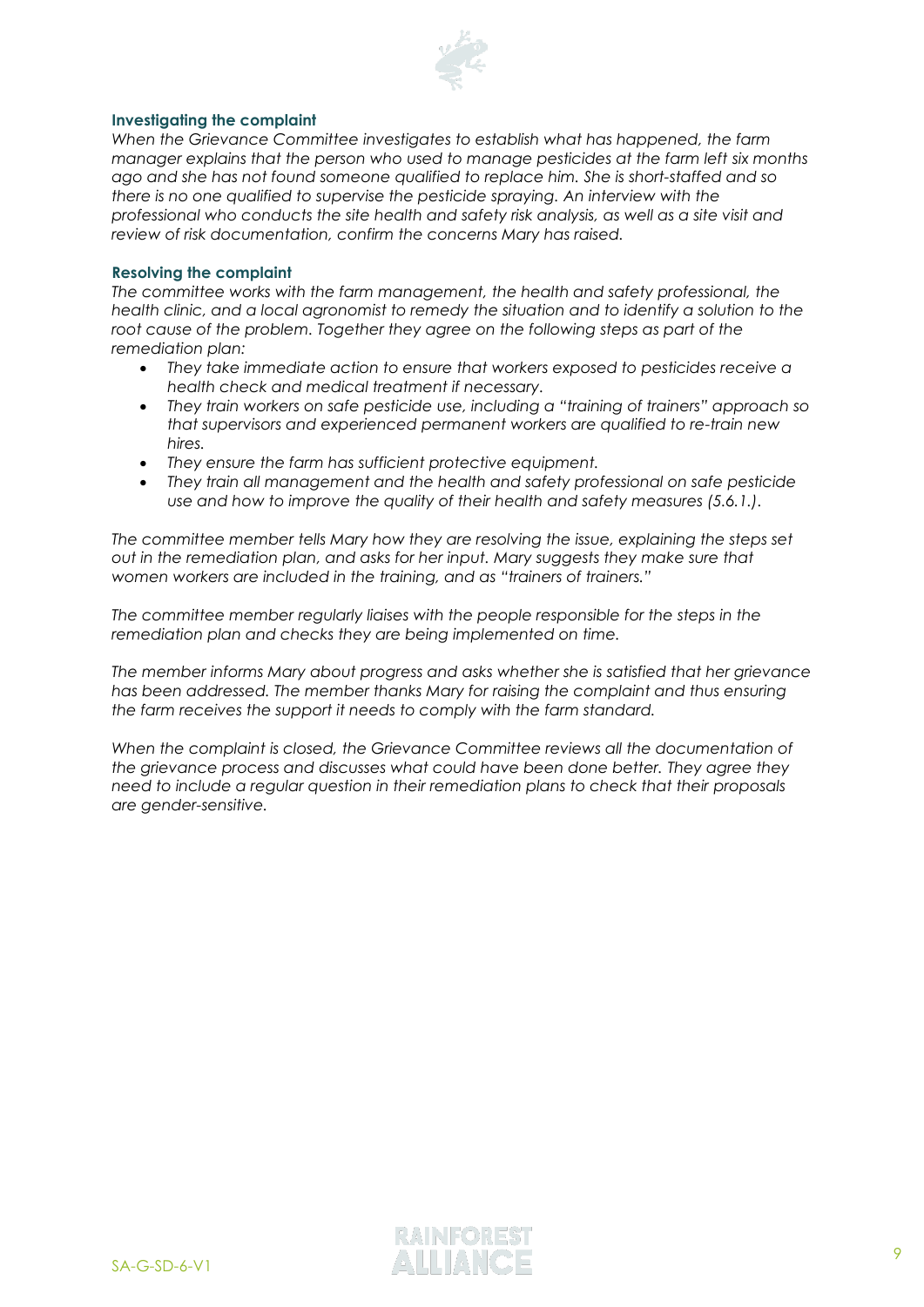

#### <span id="page-9-0"></span>**What are the benefits?**

For a business, a grievance mechanism is an *early warning system*, helping to identify when things go wrong at a site, and when normal methods of identifying and resolving issues are not working. When managed impartially, and rooted in dialogue and mediation, a grievance mechanism can help remedy harm. It can also prevent problems from escalating including from being exposed in the media or through law enforcement actions.

- By identifying challenges to the business, the grievance mechanism is a key tool in the monitoring, inspection, and audit toolkit.
- By identifying complaints that have not been remedied, the mechanism enables the business to put right any harm done.

If someone makes a complaint to a grievance mechanism, there are three practical ways this can benefit the certificate holder's business and their certification efforts:

- 1. **Remedy**: it will identify people who may need remedy because they have been harmed as a result of business activities.
- 2. **Scope**: it will identify a problem that may affect more people, or signal a more systemic challenge, and which it is now possible to address and prevent from escalating.
- 3. **Continuous improvement:** it contributes to ongoing efforts to continuously improve management of the site.

In combination, these three benefits – remedy, scope, and continuous improvement – can save the business time and resources and improve efficiency. A functioning grievance mechanism can be the difference between remedying minor wage errors affecting a few workers and facing a business-wide worker protest.

| <b>Issue</b>                                                                                                                                  | <b>Remedy</b>                                                                                       | Scope                                                                  | <b>Continuous improvement</b>                                                                                                                                    |
|-----------------------------------------------------------------------------------------------------------------------------------------------|-----------------------------------------------------------------------------------------------------|------------------------------------------------------------------------|------------------------------------------------------------------------------------------------------------------------------------------------------------------|
| Two workers complain<br>that their wages are<br>not paid on time, and<br>they receive less than<br>promised.                                  | Ensure the plant pays<br>both workers missing<br>wages, and future<br>payments are made on<br>time. | Investigate<br>whether this issue<br>affects other<br>workers and why. | After identifying the root<br>cause of the problem, work<br>with this plant (and others if<br>necessary) to improve<br>wage payment systems.                     |
| One community<br>household complains<br>that livestock has been<br>killed by farm trucks<br>transporting farm<br>supplies at harvest<br>time. | Ensure the farm<br>compensates the<br>household for the loss of<br>livestock                        | Investigate<br>whether more<br>households are<br>affected and<br>why.  | Working with the farm truck<br>drivers, identify how to<br>improve road safety, and<br>raise awareness in the<br>community about livestock<br>safety near roads. |

*Figure 2. Examples of benefits resulting from complaints made to a grievance mechanism.*

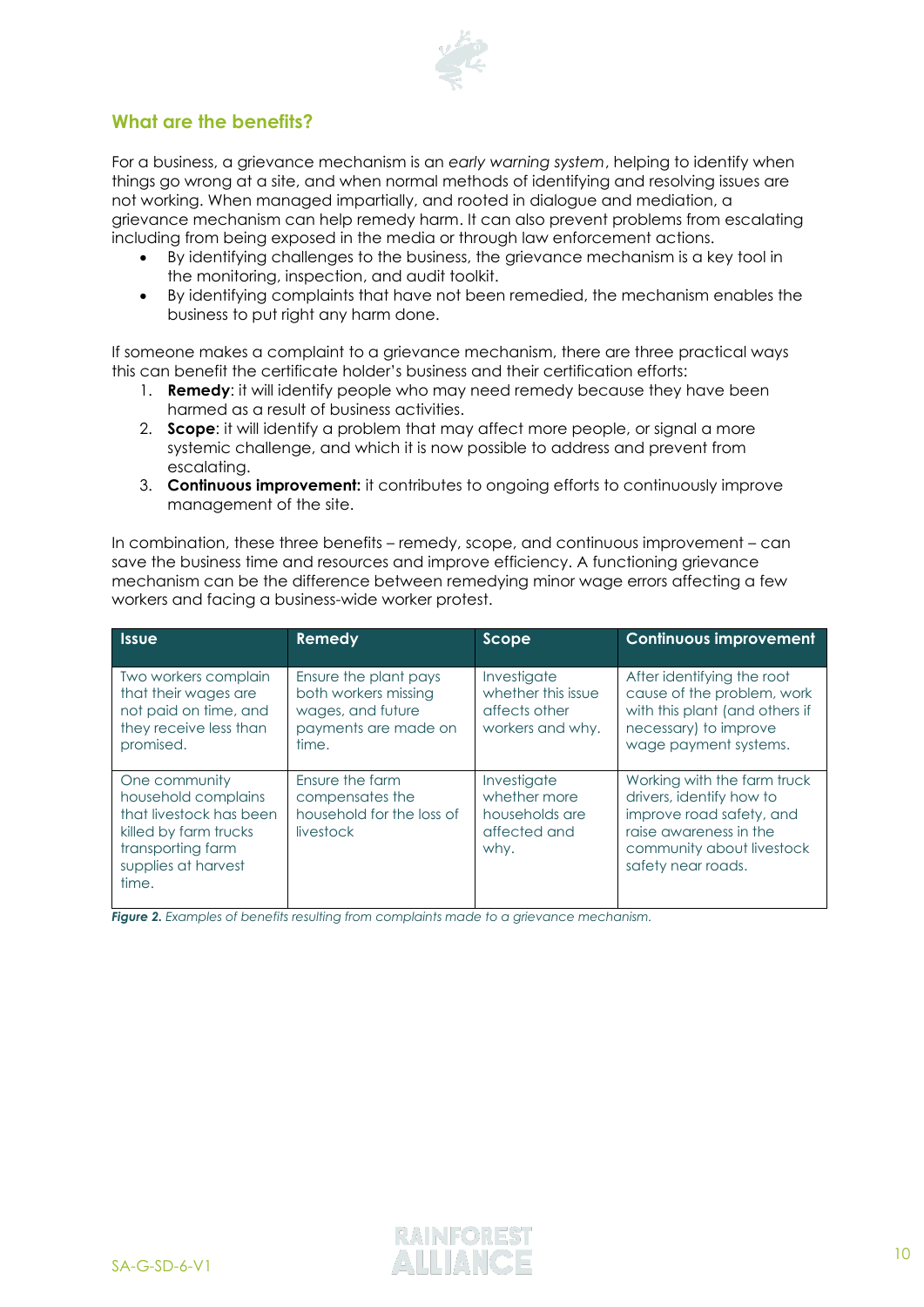

# <span id="page-10-0"></span>**GETTING STARTED**

## <span id="page-10-1"></span>**Principles of an effective grievance mechanism**

a grievance mechanism must be:<br>a grievance mechanism must be: grievance complaints and the procedures they follow to identify, investigate, resolve and • *Legitimate*: users trust it. Core Requirement 1.5.1. is based on UN Guiding Principle No. 31, which states that to be effective,

- 
- *Legmmanc*: *coord worth*.<br>• *Accessible: users know about it and are able to use it.* 
	- *Predictable: users know what happens and how long it takes.*
	- *Fredictable*: users know what happens and now long in takes.<br>• *Equitable*: users have access to necessary information, expertise and advice.
	- Equipose: 0505 have access to hecossary information, experise and davice<br>• *Transparent*: users are given clear information about what is happening.
	- confidence in committee members' fairness and safety. *Rights-compatible*: decisions are compatible with international human rights.
	- *Agms companies: accisions are companise win informational nomalingms*.<br>• *Continuous learning: individual complaints are analysed to help prevent other grievances.*
	- in the case of grievances related to human rights, this would be the Rainforest *Engagement and dialogue*: stakeholders help to design the mechanism with dialogue, the Alliance Remediation Protocol. key to addressing and resolving grievances.

The Grievance Committee is responsible for establishing the grievance mechanism. It is the body that receives and investigates grievance complaints, as well as ensuring that remediation is provided.

#### *Selecting Committee members*

<span id="page-10-2"></span>**Setting up the Grievance Committee**

To have a grievance mechanism, it is necessary to appoint a committee responsible for establishing the mechanism, and for investigating, resolving, and documenting complaints received. Members of the Grievance Committee have to deal responsibly with sensitive and serious issues. This is why the Standard sets out criteria for the composition of the committee and the qualities of its members.

To set up the committee the certificate holder must do the following:

- 1. Ensure the committee is representative by:
	- Appointing a member of management.
	- Asking either workers, or group members, to select their own representative.

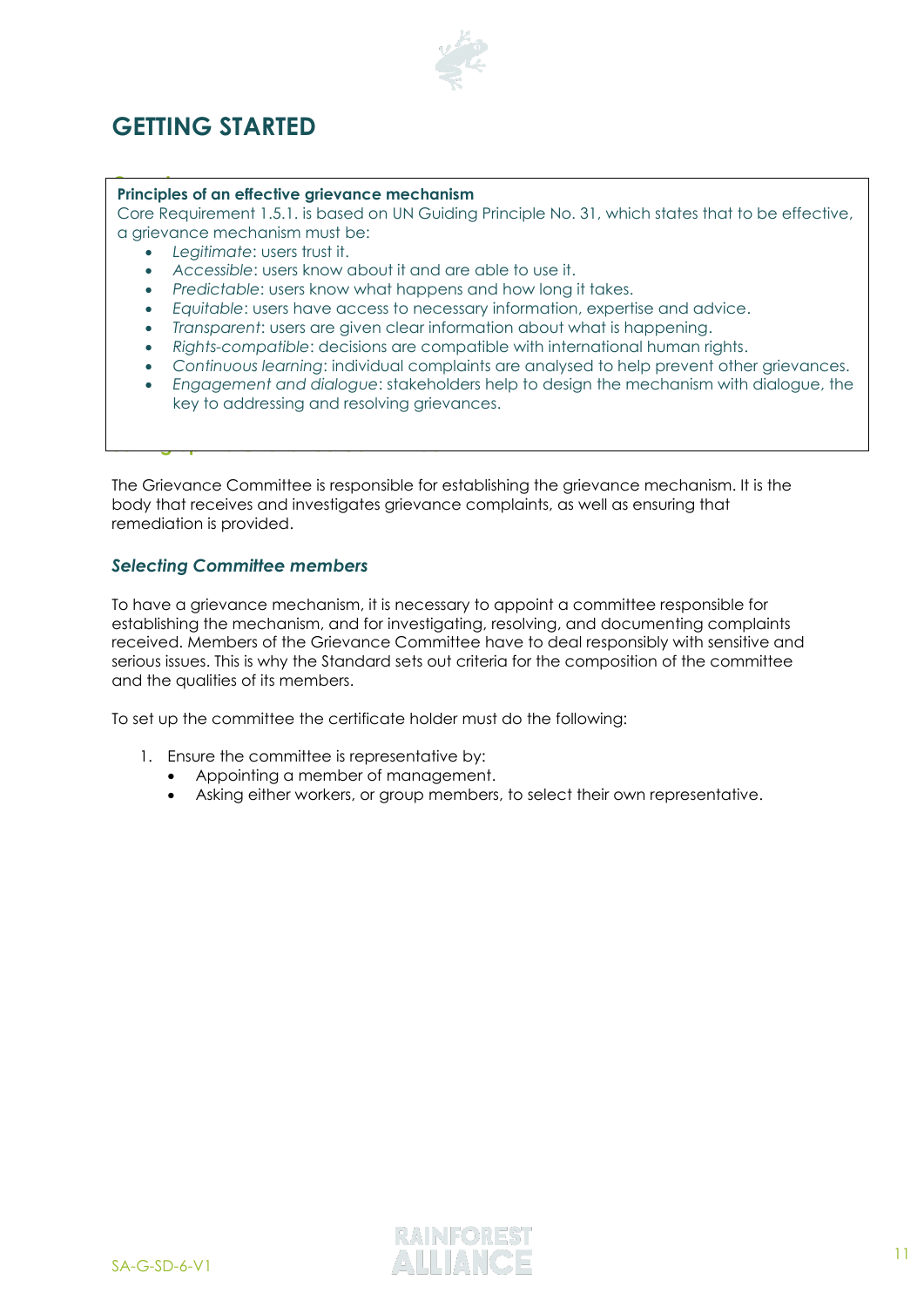

2. Ensure committee members meet the selection criteria in order to do their job effectively: they are knowledgeable about the business and typical grievances, impartial, accessible, and gender-sensitive.

**Being gender-sensitive means:** Gender norms, roles, and relations are considered and actions are taken on the basis of that understanding aiming to eliminate inequalities and promote gender equality.

**Being impartial means:** not taking sides in a grievance; treating all participants equally and fairly.

Use the best practice checklist of questions to check that committee members meet the criteria:

- Are members knowledgeable about certificate holder activities and about local, affected communities?
- Have members completed, or agreed to complete before joining, the Rainforest Alliance online training on Assess-and-address, gender, and on the grievance mechanism?
- Are members considered impartial by management, workers, members and the community?
- Are members approachable and easy to contact for management, workers, members and communities?
- Do members understand the role that gender may play in the local context and do you have women as well as men on the committee?
- Do members understand what it means to be impartial and how a conflict of interest could affect their decision-making?

Other issues to consider when selecting committee members:

- **Dialogue not judgment**: it is important that committee members understand their role is to investigate and resolve complaints with emphasis on mediation and dialogue, as opposed to judgment and punishment. It may be useful to run through various scenarios to underscore the benefits of this approach.
- **Impartiality and confidentiality**: being impartial and respecting confidentiality is essential if committee members are to be trusted. Use training to explain how conflicts of interest can damage fair process, and why protecting privacy makes the grievance mechanism work.
- **Administrative skills**: committee members need to be precise about the procedure they follow, timings and how they document complaints. Make sure the people selected are aware of this responsibility and have the relevant skills. This is especially important for the members who perform the role of coordinating the committee's work; for example, it is advisable to appoint a member to be the committee secretary.
- **Number of members**: consider how many people are necessary to ensure the committee is effective. There must be a minimum of two people on the committee. It is advisable to have more members so that the committee still functions if one person has to temporarily stand down due to a conflict of interest.

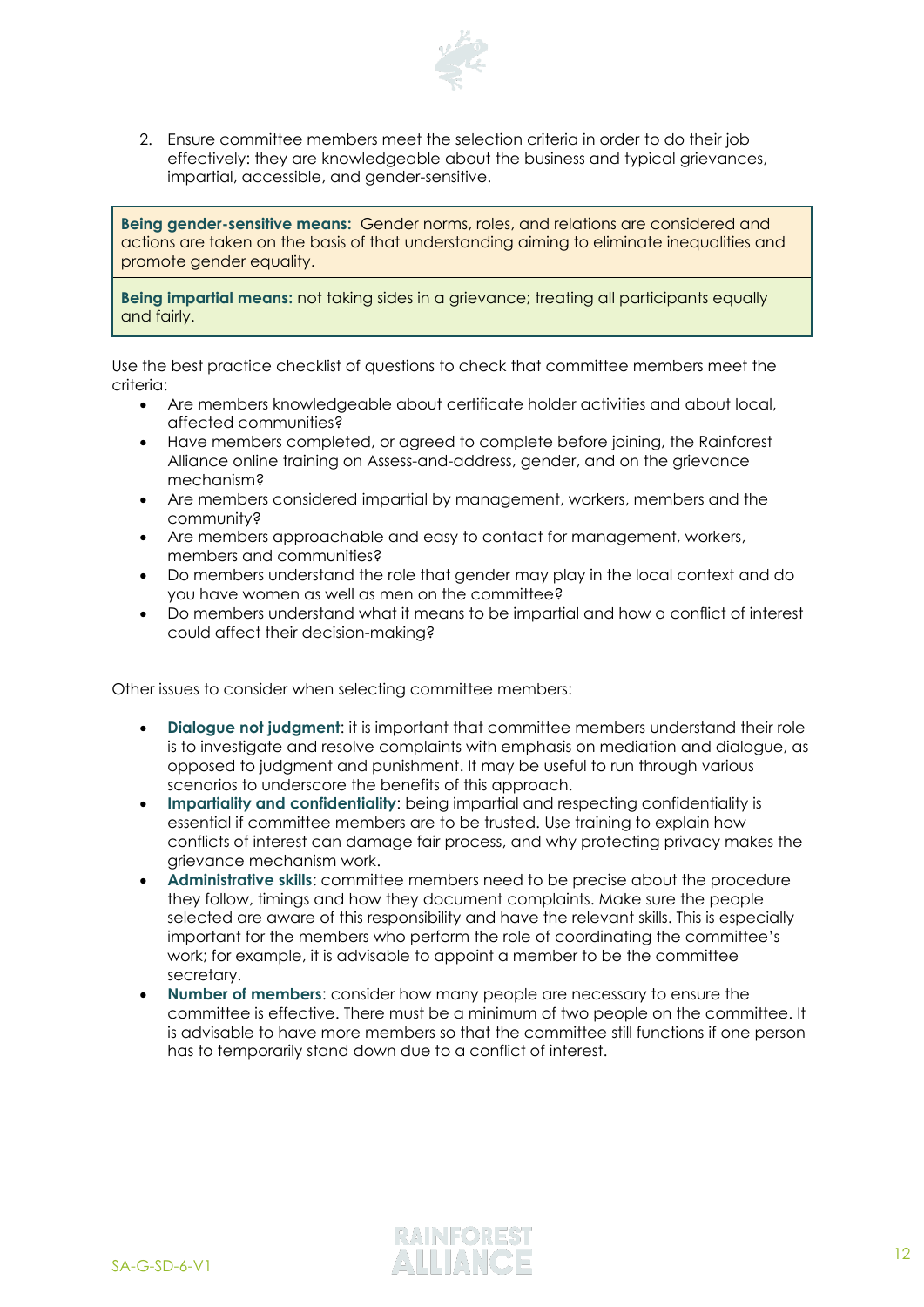

#### *Impartiality and conflicts of interest*

In a small team, it can be difficult to avoid conflicts of interest as committee members may know or be related to the parties involved, or have a direct interest in the outcome of the complaint or have strong views.

In order to maintain trust in the fair decision-making of the committee, there are a number of best practice steps to take:

- Ensure that committee members complete the training on the grievance mechanism, and read this guidance, including discussing as a committee what it means to be impartial.
- Ensure management and staff at the site understand the function of the grievance mechanism and its role in continuous improvement.
- Keep an up-to-date record of committee members' declared interests at the site e.g. relatives employed, functions at the site, reporting lines, community business interests.
- At the start of each complaint, ask members to consider and declare any conflict of interest, and repeat this question in meetings when the investigation is complete and new facts may have come to light.
- Separate the different functions of the committee, for example, try to avoid having the same people investigating a complaint, as well as negotiating or mediating the resolution.
- If a member has a conflict of interest, they can temporarily stand down from the committee. If there are sufficient members, the committee can still function.

If the conflict of interest is significant, an option is to invite an additional independent third party to join the committee, e.g. a trade union member, community leader or teacher.

| The potential conflict of interest                                                                                                                                                                                   | <b>Action by the committee</b>                                                                                                                                                                                                                                                                                                                                                                                                                     |  |
|----------------------------------------------------------------------------------------------------------------------------------------------------------------------------------------------------------------------|----------------------------------------------------------------------------------------------------------------------------------------------------------------------------------------------------------------------------------------------------------------------------------------------------------------------------------------------------------------------------------------------------------------------------------------------------|--|
| Peter is the management representative<br>on the committee. There is a complaint<br>about one of his oldest friends in the<br>management. Two people have<br>submitted a joint complaint about sexual<br>harassment. | When the complaint is received, the company<br>secretary informs Peter that he has a conflict of<br>interest and he temporarily stands down from<br>this complaint.<br>The secretary asks the Gender Committee<br>representative to join the committee as the<br>relevant expert.<br>The secretary also informs the Assess-and-<br>address committee that this is a human rights<br>case and will follow the rules in the<br>Remediation Protocol. |  |
| Ibrahim is the member representative on<br>the committee. An issue is raised about<br>wage payments and pesticide use on<br>one of the many farms where Ibrahim<br>has worked as an agronomist trainer.              | Ibrahim declares that he is familiar with all the<br>affected parties, but has no conflict of interest<br>and this is recorded.<br>Given his knowledge of the farm and affected<br>parties, and his expertise, the committee<br>decides that his experience could help to<br>facilitate dialogue and a swift resolution of the<br>problem.                                                                                                         |  |

*Figure 3. Case studies regarding a conflict of interest on the Grievance Committee.*

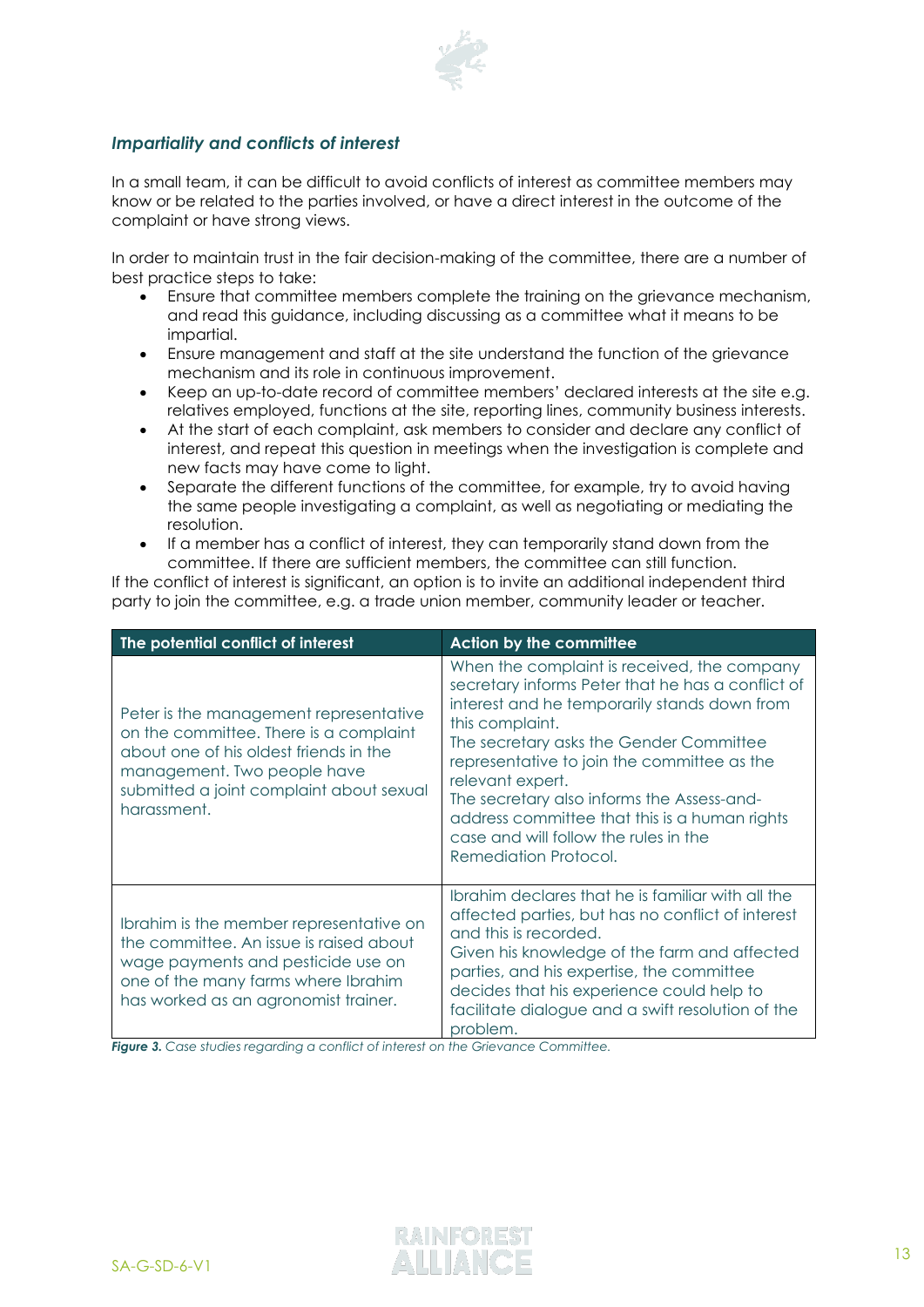

#### *Appeals process*

Where dialogue fails to resolve a complaint, a person making a complaint can appeal the committee's decision. The committee convenes an Appeals Panel to review the decision.

To prepare for such a case, it may be useful to identify persons who meet the Grievance Committee selection criteria and who can act as ad-hoc independent members to consider appeals, including external stakeholders. An Appeals Panel consists of one or more persons and does not include any existing members of the Grievance Committee.

It should be a priority for the certificate holder's Grievance Committee and the Appeals Panel to find a resolution satisfactory to all parties, where possible.

In the rare event that the Appeals Panel and Grievance Committee cannot resolve a grievance, and only when all options have been exhausted, the person or organization making the complaint can escalate to the Certification Body that certified the certificate holder, or in turn, they can contact the [Rainforest Alliance's grievance mechanism](https://www.rainforest-alliance.org/business/resource-item/grievance-procedure/).

#### <span id="page-13-0"></span>**Engaging with stakeholders**

#### *Stakeholders*

The committee may wish to identify stakeholders, or experts, who can support its activities. Be ready to involve people who have the relevant experience or skills, and who work on the farm or plant, or who live in the community.

Stakeholders can help in a variety of ways, for example:

- As investigators with relevant expertise, e.g. agronomists, teachers, doctors, community leaders, NGOs.
- Supporting the person making the complaint, e.g. trade union representatives, gender representatives, and community leaders.
- As an independent and impartial third party on the committee or on an appeals committee.
- As "focal points," people who are trained in the grievance mechanism and promote its use on the site or in the community and receive complaints.

Remember, stakeholders also need to meet the selection criteria of being knowledgeable, impartial, accessible and gender-sensitive, and need to receive relevant training.

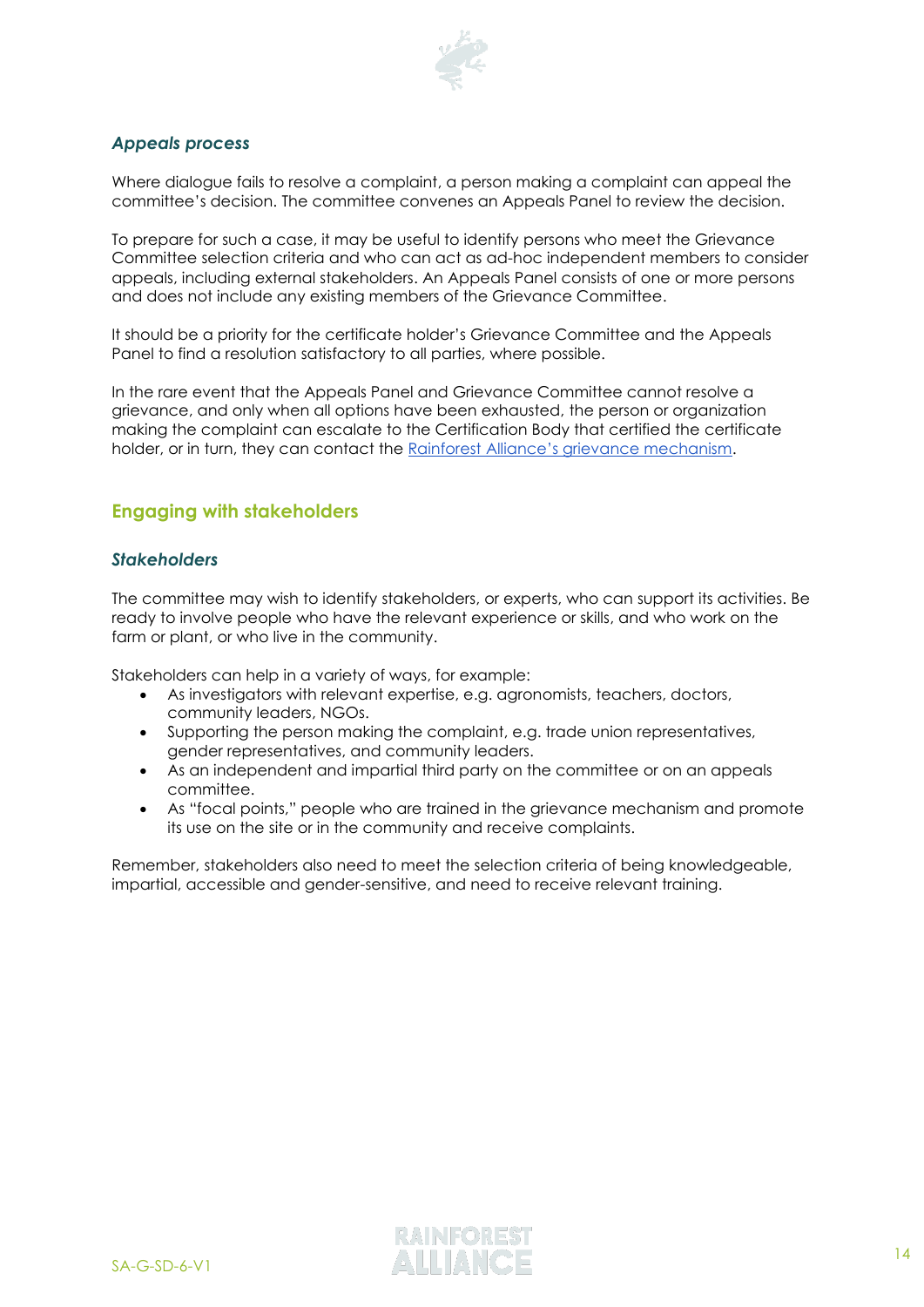

#### *Working with existing organizations*

It can be useful to consider what mechanisms already exist to address grievances in a community, workforce or at a site so that the committee cooperates with and complements their role, rather than duplicating or competing. For example, there may be unions, worker organizations, local councils, traditional leaders and religious groups that have taken the lead in addressing and resolving grievances.

Talk to these people or groups, and by explaining the purpose of the certificate holder grievance mechanism, find ways to cooperate so that they support the committee's work and objectives. For example, they could become stakeholders who act as representatives of the grievance mechanism, trained to receive and pass on complaints raised and to support people who make complaints. In some cases, it may even make sense to empower an existing structure of institution to serve as the Grievance Committee, as long as its members meet all of the requirements.

#### *Working with other committees and management*

The Grievance Committee is expected to work closely with the Assess-and-Address Committee and the Gender Committee, both of which are established as part of the Social Chapter in the Standard.

The reasons these committees collaborate is to address actual cases that impact human rights, including child labor, forced labor, discrimination, and workplace violence and harassment.

The Grievance Committee may have a specific role to investigate human rights cases including assessing immediate safeguarding requirements for those making the complaint, and determining the severity of the case. The Grievance Committee recommends referral to relevant authorities where appropriate, and remediation actions. Each step is clearly set out in the Remediation Protocol (Annex 4) and in this document.

The Grievance Committee also needs to work closely with management and other key functions in the business, in particular, to resource and implement actions to remedy grievances and prevent them from recurring.

#### <span id="page-14-0"></span>**Setting up the complaint mechanism**

#### *What complaints are admissible*

It is important that people and organizations understand what the Grievance Committee can, and cannot do; otherwise they may have expectations that cannot be satisfied. In short, the grievance mechanism is open to anyone who has a complaint about Certificate holder activities and/or their subcontractors and service providers.

To be admissible, a complaint must meet both of the following conditions:

- The complaint is made by any person or organization with a complaint against the certificate holder and/or their subcontractors and service providers.
- The topic of the complaint is about being negatively affected by the actions, rules or policies of the certificate Holder, or its subcontractors, and service providers.

When the committee receives a complaint that is admissible, it is best practice assess any implications for compliance. with the 2020 Sustainable Agricultural Standard to determine the best way to address the complaint. This includes complaints received from community

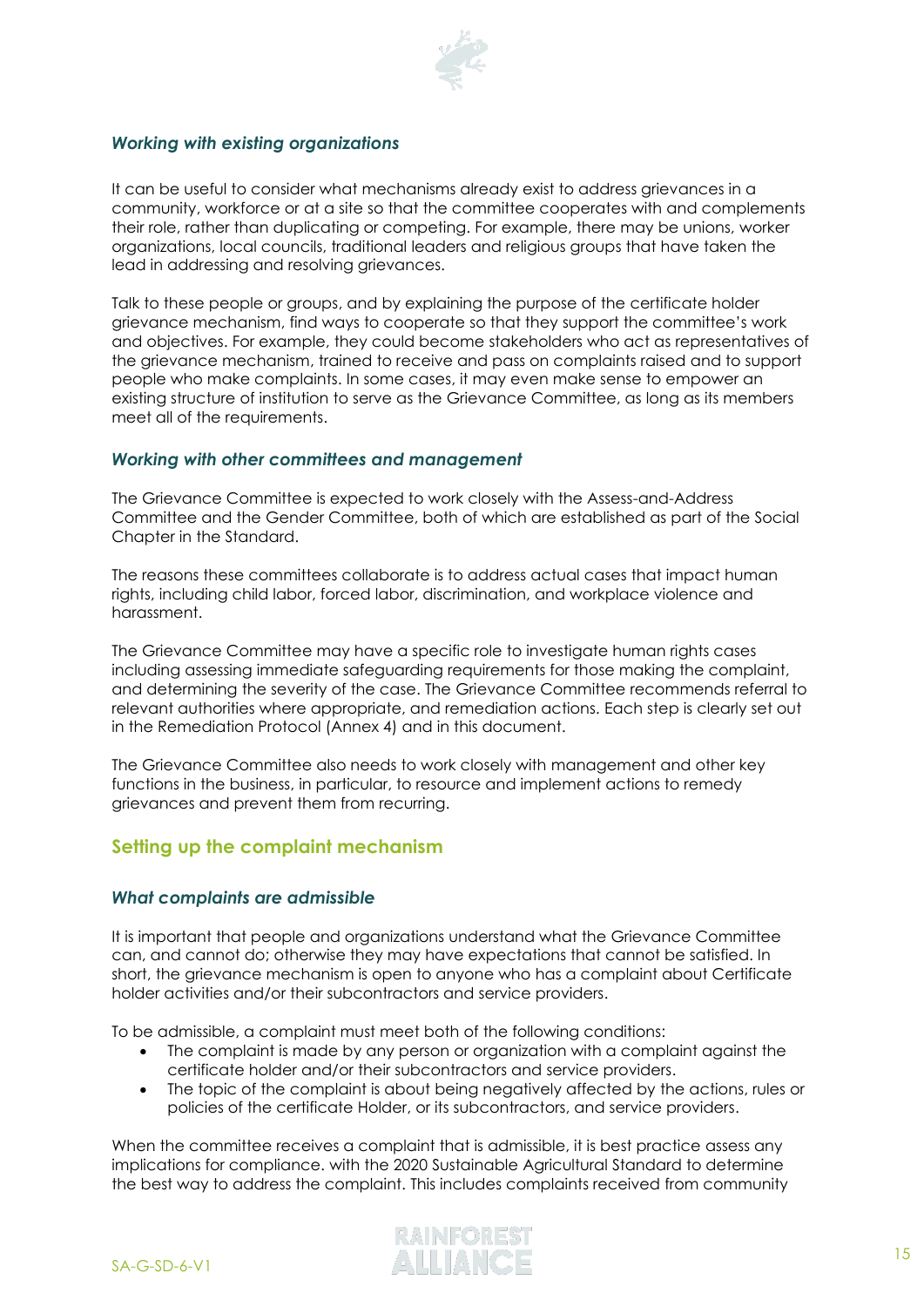

members, as described in requirement 5.8.3.L1, which enables communities within or adjacent to a farm to raise concerns through the grievance mechanism.

| <b>Examples of complaints that are not admissible</b>                                                                        | <b>Explanation</b>                                                                                                                                                                                                                        |
|------------------------------------------------------------------------------------------------------------------------------|-------------------------------------------------------------------------------------------------------------------------------------------------------------------------------------------------------------------------------------------|
| A complaint that a local road sometimes used                                                                                 | The complaint should be addressed to                                                                                                                                                                                                      |
| by site delivery vehicles, as well as other traffic,                                                                         | the local highways authority that has                                                                                                                                                                                                     |
| needs resurfacing. Road maintenance is the                                                                                   | the competence to address the                                                                                                                                                                                                             |
| responsibility of the local highways authority.                                                                              | problem.                                                                                                                                                                                                                                  |
| A complaint that a truck driver transporting                                                                                 | The complaint should be addressed to                                                                                                                                                                                                      |
| supplies for a local mechanic injured a goat                                                                                 | the truck driver or his company, as they                                                                                                                                                                                                  |
| belonging to a community member outside the                                                                                  | are responsible. The incident is not                                                                                                                                                                                                      |
| farm boundary. Neither the truck driver nor the                                                                              | related to the farm or its subcontractors                                                                                                                                                                                                 |
| mechanic is connected to the farm.                                                                                           | or service providers.                                                                                                                                                                                                                     |
| A complaint that a child is working under-age<br>on a smallholder farm that is not part of the<br>group or its supply chain. | The complaint is not connected to the<br>group as the smallholder farm is not a<br>member. Given that there is a risk to a<br>child, the committee may want to<br>encourage the complainant to inform<br>local child protection services. |

*Figure 4. Examples of complaints that are not admissible.*

#### *How to submit a complaint*

One of the most challenging aspects of a grievance mechanism is making sure that people know about it and trust it, otherwise no one will use it.

The reasons why people may hesitate to report issues of concern will differ by location, but typically people fear losing their jobs, or other forms of retribution from management or colleagues. They may feel uncomfortable raising issues with certain types of people or they simply may not be able to make a complaint because they cannot read or write, have no phone or are too far away. It is also possible they do not know that it is possible to make a complaint and that it will be addressed if they do.

Establishing a mechanism that everyone can access requires understanding the site's specific situation, consulting relevant stakeholders, as well as providing as many channels as possible to receive grievances. Ensuring that the mechanism is trusted means being transparent about the process, and diligent about protecting confidentiality.

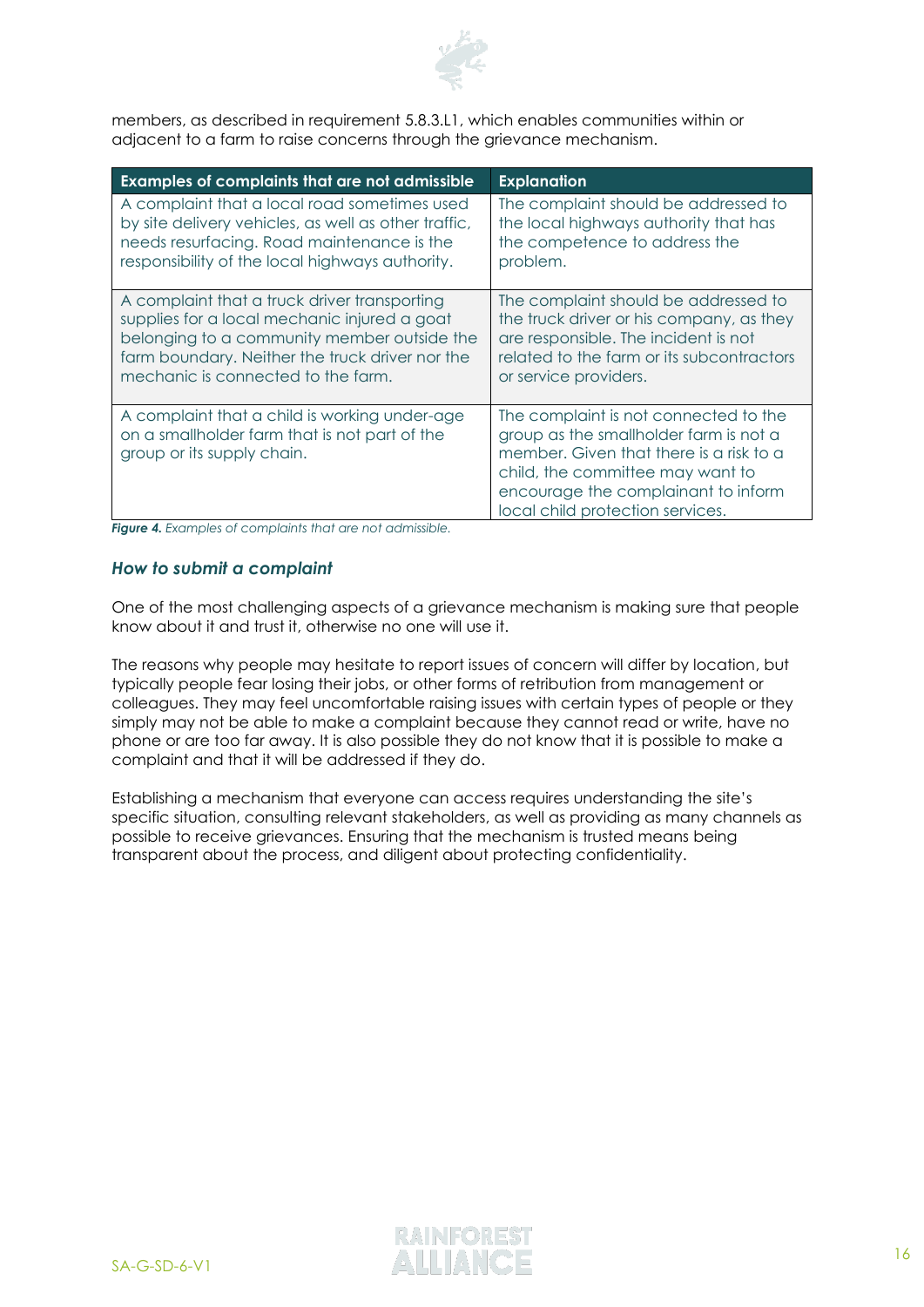

The following are examples of practical ways in which the committee can enable people to raise a complaint.

| How to submit a complaint                                                                                                                          |
|----------------------------------------------------------------------------------------------------------------------------------------------------|
| Complaints and suggestions box onsite in highly frequented locations.                                                                              |
| Grievance form (in local languages) available in highly frequented locations and delivered by<br>post, email, website, in person.                  |
| Verbally to a committee member or other person trained on the grievance mechanism - a<br>"focal point" – in the workplace or community for example |
| Verbally to another committee member, e.g. gender or assess-and-address.                                                                           |
| By phone – calling or SMS.                                                                                                                         |
| To an independent hotline.                                                                                                                         |
| At the workplace, talking to a supervisor or manager (e.g. immediate supervisor, line manager,<br>production manager, HR manager).                 |
| In a workplace meeting or community meeting or a training session.                                                                                 |

*Figure 5. Examples of how to submit a complaint*

There are some best practice steps the committee can take to establish a mechanism that is accessible and trusted.

- 1. **Culture of dialogue**: encourage and promote a culture of open dialogue and communication in the business, in relations with workers and communities, and other business partners so people do not hesitate to raise issues.
- 2. **Adapt to local context**: understand how the local community typically deals with grievances and adapt how they submit a complaint accordingly so that people are encouraged to report issues.
- 3. **Adapt to specific needs**: consult workers and communities, local organizations and business partners on how they prefer to submit a complaint.
- 4. **Be gender-sensitive**: consider how women can most easily submit a complaint and consult them on how best to achieve this.
- 5. **Consider vulnerable groups**: review whether there is anyone who might find it difficult to access the grievance mechanism, for example, migrants who speak a different language, indigenous communities, or people who are not literate. Consult them on how to make it accessible.
- 6. **Focal points**: train a variety of stakeholders in the business and community to be grievance "focal points". This allows people to choose to raise complaints with a person with whom they feel comfortable and who is not directly involved in their jobs or livelihoods. Train these stakeholders, from management, the workforce and the community to promote the grievance mechanism, and receive complaints**.**
- 7. **Transparency**: share easy to understand information about how the grievance mechanism works and timelines. It should be easy for any complainant to understand the process and to check what is happening to a complaint.
- 8. **Workplace measures**: allow workers reasonable time off to attend grievance mechanisms meetings during working hours (as committee members, when assisting or representing complainants, or when making a complaint) and without loss of remuneration. In turn, workers will not abuse the grievance procedure.

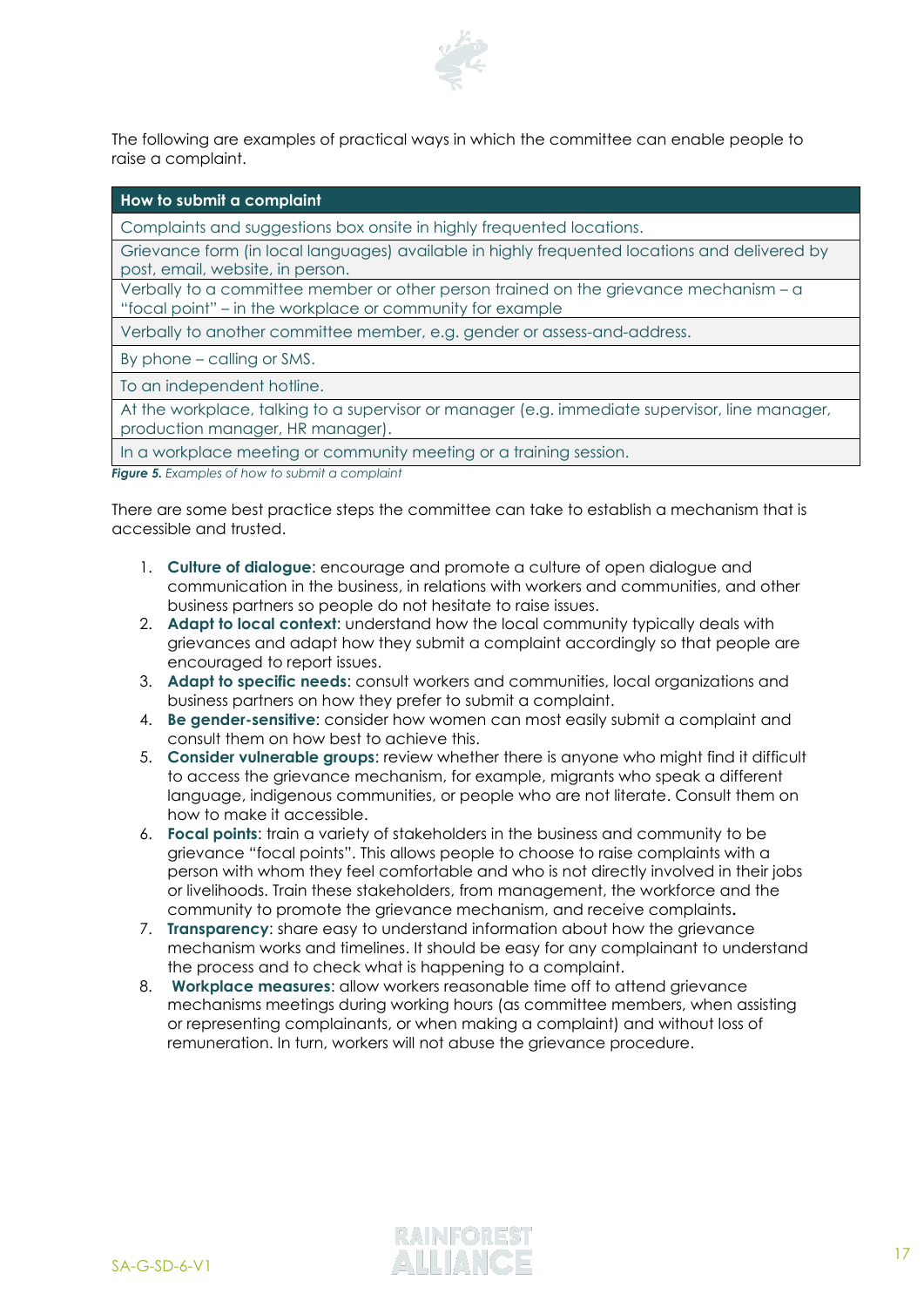

#### *Confidentiality and anonymity*

Even if people know about the grievance mechanism and how to submit a complaint, they may hesitate because they fear being in the spotlight or suffering recrimination. Their grievance may involve issues that they do not want to discuss with strangers. Maintaining clear rules about confidentiality can increase confidence. It is also useful to provide an option for anonymous complaints.

**Confidentiality:** keeping grievance complaints confidential means that the committee must not reveal or share the identity of the person or organization making the complaint, and the content of that complaint. However, in order to investigate and resolve a grievance – including through dialogue and mediation – it can be necessary to share some information. Here are some guidelines about how to do this safely:

- Never share a complainant's identity outside of the committee without their consent and only share with consent if it is otherwise impossible to resolve their complaint.
- Explain to the complainant who needs access to what information in order to resolve the complaint and do this before sharing the information.
- Limit the number of people who have access to information about the complainant's identity and complaint details to the smallest number possible, and on a "need to know" basis.
- Consider exactly what information someone needs in order to fulfill their role in the process and limit the information shared accordingly.
- Agree with the complainant whether their line manager needs to be informed about the complaint, for example, to ensure effective remedy or prevention of repetition or retribution.
- When reporting data on complaints for the purpose of continuous improvement and monitoring, ensure that information is generalized, for example, in the form of recommendations or indicator data, ensuring that it does not reveal identities directly or through indirect association.

Some complaints will be reported anonymously (with no name or identity), or complainants may ask for their anonymity to be respected. In such cases, the committee cannot share information about the person's identity.

**Anonymity:** it is advisable to make it possible for people to submit complaints anonymously. This option can be important for issues such as sexual harassment, fraud or criminal activity. There are a variety of ways to enable anonymous reporting, depending on the local context:

- a. In writing (suggestion box, grievance form, post, website).
- b. By phone (independent phone hotline or message service).
- c. To a third party (a written complaint given to a grievance representative on the farm or in the community).

When a complaint is anonymous, it is difficult to investigate and substantiate, or remedy the issue satisfactorily as the committee cannot talk to the person involved, and cannot check whether that person is satisfied with the outcome.

Often anonymous complaints may be from the most vulnerable complainants, or those who have experienced severe abuse. Getting to the root of the problem is therefore essential for prevention and the safety of others.

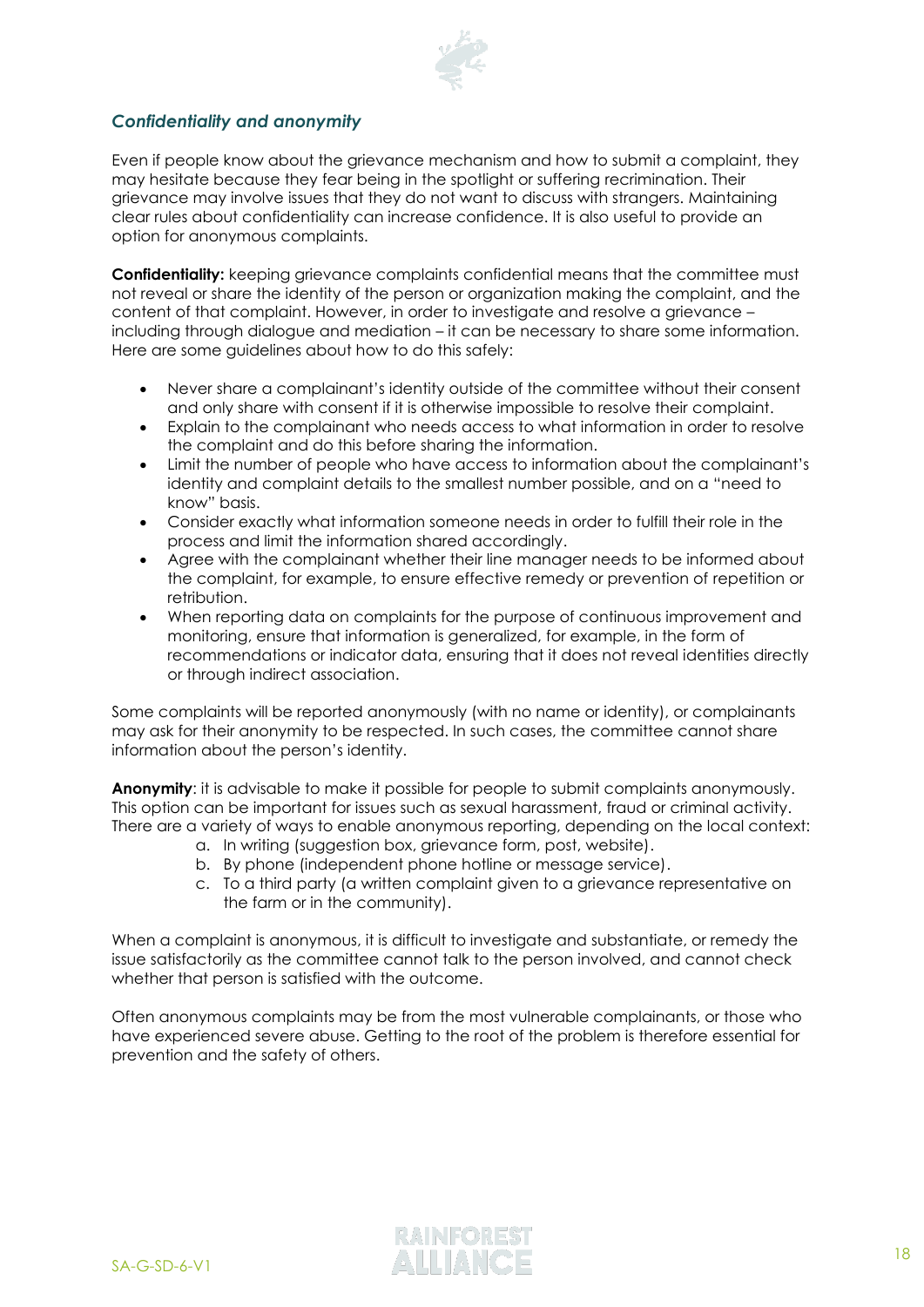

There are ways to prevent repetition of complaints raised anonymously, for example by tackling the potential root causes typical for such issues. Examples of such options include:

- Changing management roles.
- Improving gender representation.
- Setting up systems for women and girls to improve safety at toilets and handwashing facilities.
- Providing training on the topic to the relevant team or site.
- Conducting a business-wide/community-wide campaign on the issue.
- Including the issue in an audit or internal inspection.
- Conducting a survey about this and other issues to check whether it is systemic.

#### *Promoting the mechanism*

People have to know about a grievance mechanism in order to use it. That means telling management, workers and the community why the site has a grievance mechanism, what it can do, who represents it and how to raise an issue.

What does the committee need to tell people?

- How to contact/get in touch with the grievance mechanism.
- Who is eligible to use the grievance mechanism.
- Why the certificate holder wants people to use the grievance mechanism.
- Who are the members of the Grievance Committee.
- What issues the committee can address.
- How users are protected.
- Details of the procedure and timelines.
- Feedback about how many complaints are addressed in a year and on what topics.

Examples of how the committee can do this include:

- Training management, staff, workers, farmers and grievance representatives in the community.
- Awareness-raising in worker and community groups, for example, including talks by Grievance Committee representatives.
- Displaying posters promoting the grievance mechanism in local languages, advertising it on local radio or social media.
- Reporting back to the community or workers, together with management, about how the cases reported have helped the certificate holder to improve (without revealing personal information).

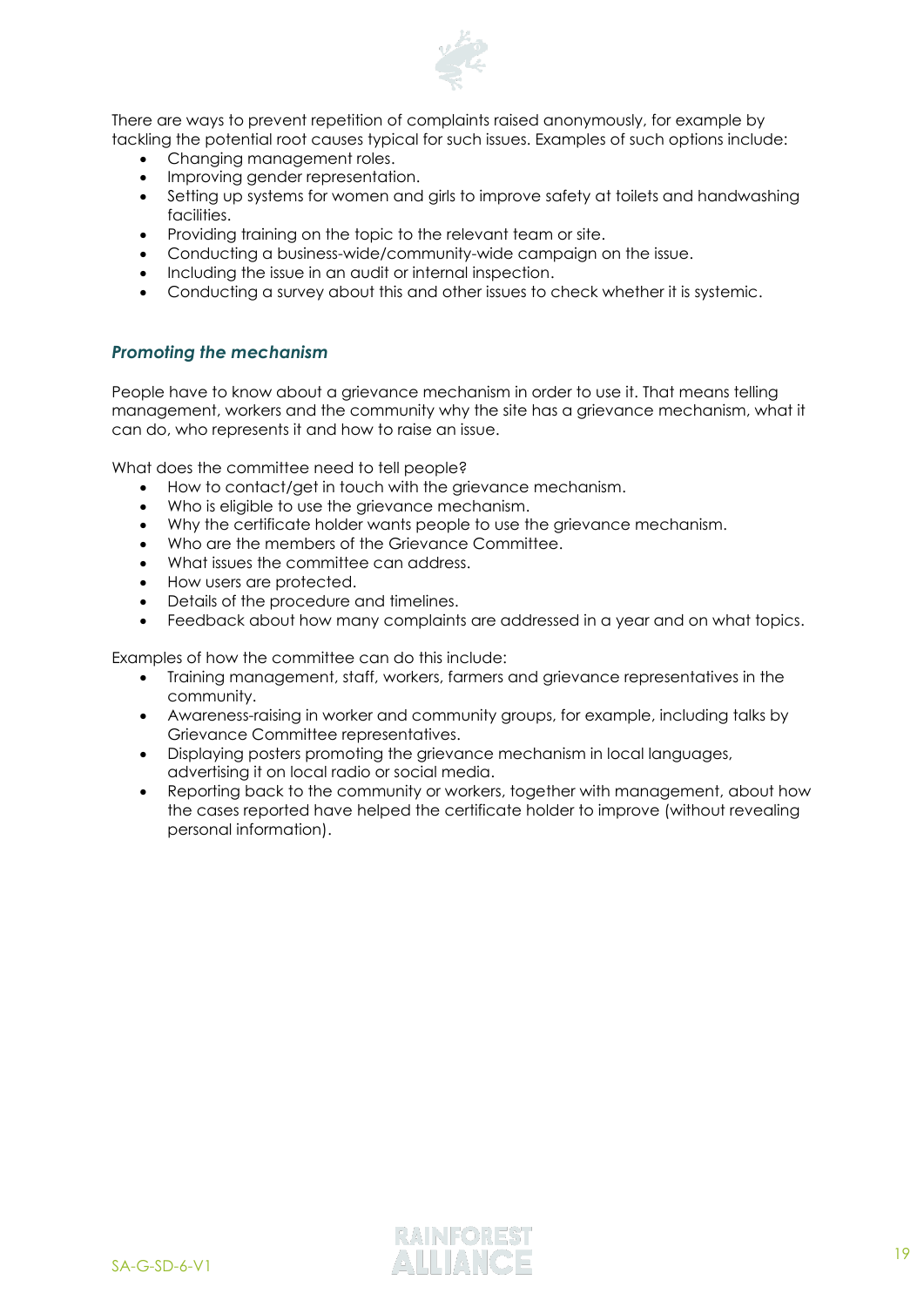

# <span id="page-19-0"></span>**THE PROCEDURE**

#### <span id="page-19-1"></span>**Overview**

The following are the key steps in the grievance procedure:

- 1. Receive and acknowledge the grievance complaint.
- 2. Safeguarding and human rights cases.
- 3. Review the grievance complaint to check it is admissible.
- 4. Investigate to establish what has happened.
- 5. Communicate findings.
- 6. Agree a remediation plan.
- 7. Implement and monitor the remediation plan.
- 8. Communicate progress.
- 9. Continuous improvement.

**Note.** All time frames in this procedure are aligned with those set out in the Remediation Protocol and are mandatory.

- The process should not last more than 12 weeks in total from receipt of a complaint to completion of corrections to provide remedy.
- In certain cases, the certificate holder may be permitted up to 52 weeks from receipt of a complaint to complete specific corrective actions agreed to address root causes.
- Admissibility is confirmed within 1-2 days of receiving a complaint.
- All complaints are investigated and findings communicated to complainants within 4 weeks of receipt of a complaint.

#### *Figure 6. Checklist to prepare to address a complaint* **Checklist**

- Designate a committee member who acts as "committee secretary", documenting complaints, coordinating meetings and other administrative steps.
- <span id="page-19-2"></span>**Procedure steps** complaint, committee meetings, dates and decisions taken. • Keep a register of all grievance complaints, to record acknowledgement of the
- explains the process and timelines clearly. • Have an information leaflet to share with anyone who submits a complaint that
- Check that committee members and stakeholders involved in the complaint are they understand their role and the time-lines involved. In the register by the register by the register by the trained in safeguarding and handling grievances, including human rights, and that
- Check that committee members and all involved understand the confidentiality rule.
- complainant informed and consulted. • Emphasize the importance of dialogue and mediation and keeping the
	- Checks if the complaint involves risk of harm to the person and whether safeguarding is necessary (If yes, see Step 1.5).
	- Checks if the complaint relates to human rights (If yes, see Step 1.5).
	- Checks for any conflict of interest.
	- Assigns the complaint to a member of the Grievance Committee.
	- Organizes a meeting to review the complaint.
	- Creates a confidential file on the complaint.

**Note.** If the complaint involves an allegation against senior management, the secretary may invite an independent third party (from a pool of trained stakeholders) with a deciding vote to join the committee.

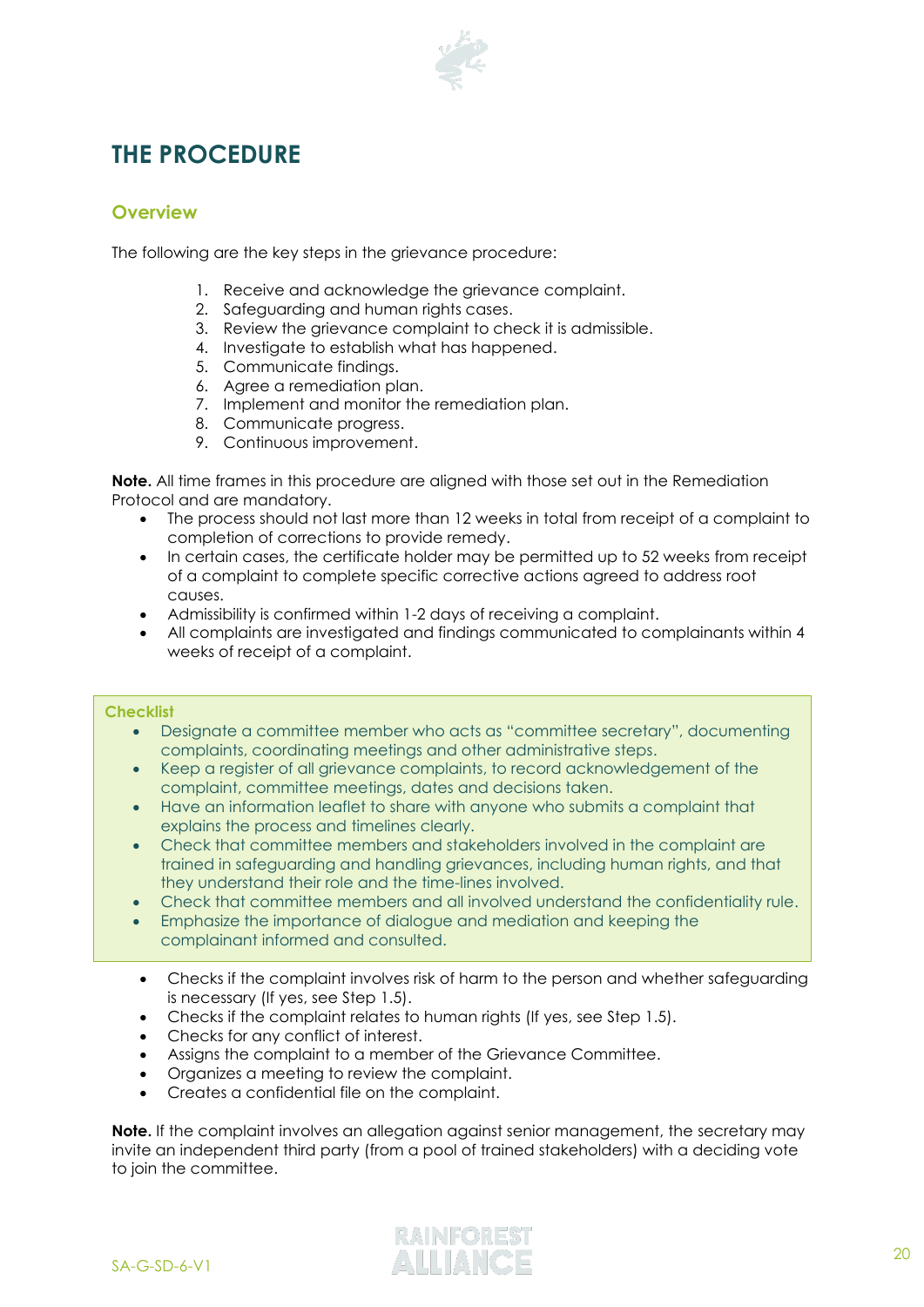

The secretary responds with a confirmation of receipt and information setting out the following:

- The committee member responsible for the complaint.
- When the committee will meet to review whether the complaint is admissible.
- When the responsible committee member will communicate the outcome of the review.
- Explains what steps the committee will take to keep the complaint confidential.
- Reminds the complainant that they can bring people to support them in any meetings, e.g. union representatives or community leaders.
- Shares an easy to understand leaflet about the process and provide a contact number for the committee member responsible. It should be very easy for anyone to understand how the grievance mechanism works.
- Confirms whether the person making the complaint is literate and adjusts communication accordingly.

#### *Step 2. Safeguarding and human rights cases (where applicable/in some cases)* Time frame: 1–2 days

If the secretary or other committee members have reasonable doubt that the complainant or other persons may be at risk, and/or if the case involves human rights, the committee follows a specific procedure set out in detail in the [Remediation Protocol](https://www.rainforest-alliance.org/business/resource-item/annex-4-remediation-protocol/) (Annex 4) and must keep to the timelines given in the Protocol.

The protocol specifically sets out that In the first two days, the committee ensures the safety of the complainant or other persons affected, with their consent, either by escalating the issue through management, or with support from independent third parties who are stakeholders in the remediation process and who can provide a secure and safe location for the complainant, with food and water.

Within four weeks, the Committee Secretary calls a meeting of the Grievance Committee to review the case (human rights cases are admissible) and to recommend a remediation plan.

Within four weeks, the committee applies the Severity Test (see below) to check whether the complaint has to be escalated to management.

#### *Figure 7. The Severity Test applied to human rights complaints* **Severity Test**

Answering "yes" to any of these questions requires referral of the complaint to senior level management so that the organization takes accountability for severe cases including violations of criminal law:

- 1. Is the situation of the worker/child/potential whistle-blowers life-threatening?
- 2. Is this a systemic incident, meaning there are multiple cases of this issue on the farm/site?
- 3. Can the situation have lifelong, negative impacts on the welfare of the worker/child, including physical and/or psychological damage?
- 4. Is there evidence that the management or staff member knew that the violation clearly set out in the *Remendiation at a was taking place*, but continued/approved the practice?

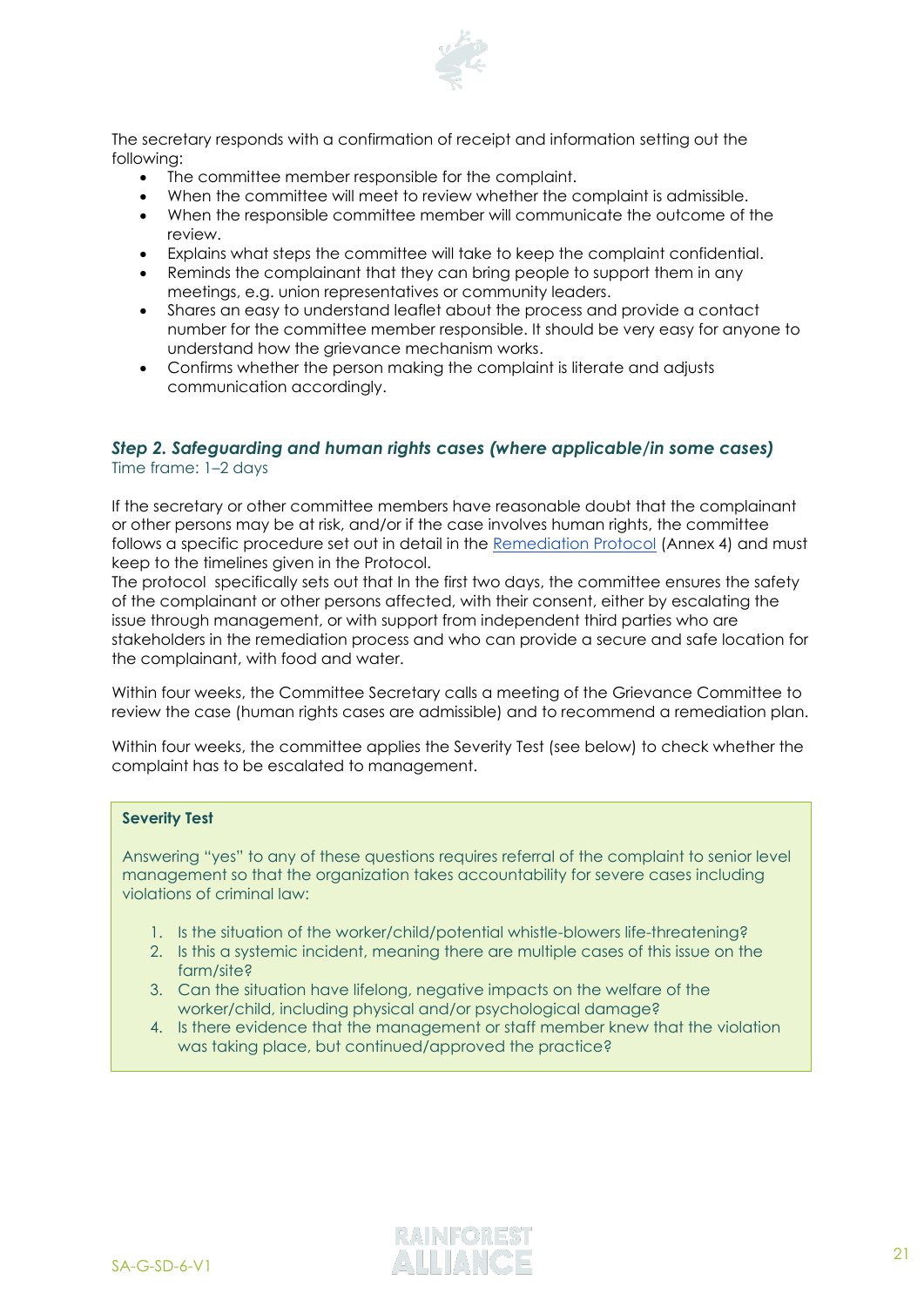

#### *Step 3. Review the grievance complaint to check it is admissible*

Time frame: 1–2 days

The committee meets to establish the basic facts of the complaint and to confirm whether the complaint is within the scope of the operations of the certificate holder, and/or their subcontractors and service providers. The committee also confirms whether the complaint relates to a requirement in the Standard.

• Committee secretary documents the decision and date in the register.

The committee confirms whether the complaint concerns human rights, involving child labor, forced labor, working conditions or sexual harassment and workplace violence.

- If yes, inform the Assess-and-Address Committee and Gender Committee, and follow the Remediation Protocol procedure.
- Committee secretary documents the decision and date in the register.

Human rights complaints follow a specific procedure summarized in Step 1.5 and detailed in the Remediation Protocol.

The committee secretary organizes confidential documentation and investigation of the complaint:

- A file is opened to hold the relevant materials.
- The file is stored safely, respecting the confidentiality of the person's complaint and national regulations on data privacy and data protection.
- The committee agrees on what information needs to be shared with whom for an effective investigation.

The responsible committee member informs the person making the complaint of the decision. This includes:

- The outcome of the review.
- Next steps:
	- If the complaint is not admissible, explain why and direct the person to the responsible authority or an organization that can help.
	- If the complaint is admissible, explain the investigation process.
	- Check the person has all the information and support they need and remind them they can be accompanied by a stakeholder of their choice.
- Timelines.
- Agree on confidentiality measures and what information needs to be shared with whom as part of the investigation.

Where possible, communicate face-to-face.

In the event of an anonymous complaint the committee is not able to explain next steps to the complainant. The committee may decide to publicly acknowledge the receipt of an anonymous complaint and publish next steps, only if it does not put confidentiality at risk, or pose a risk of harm to other persons.

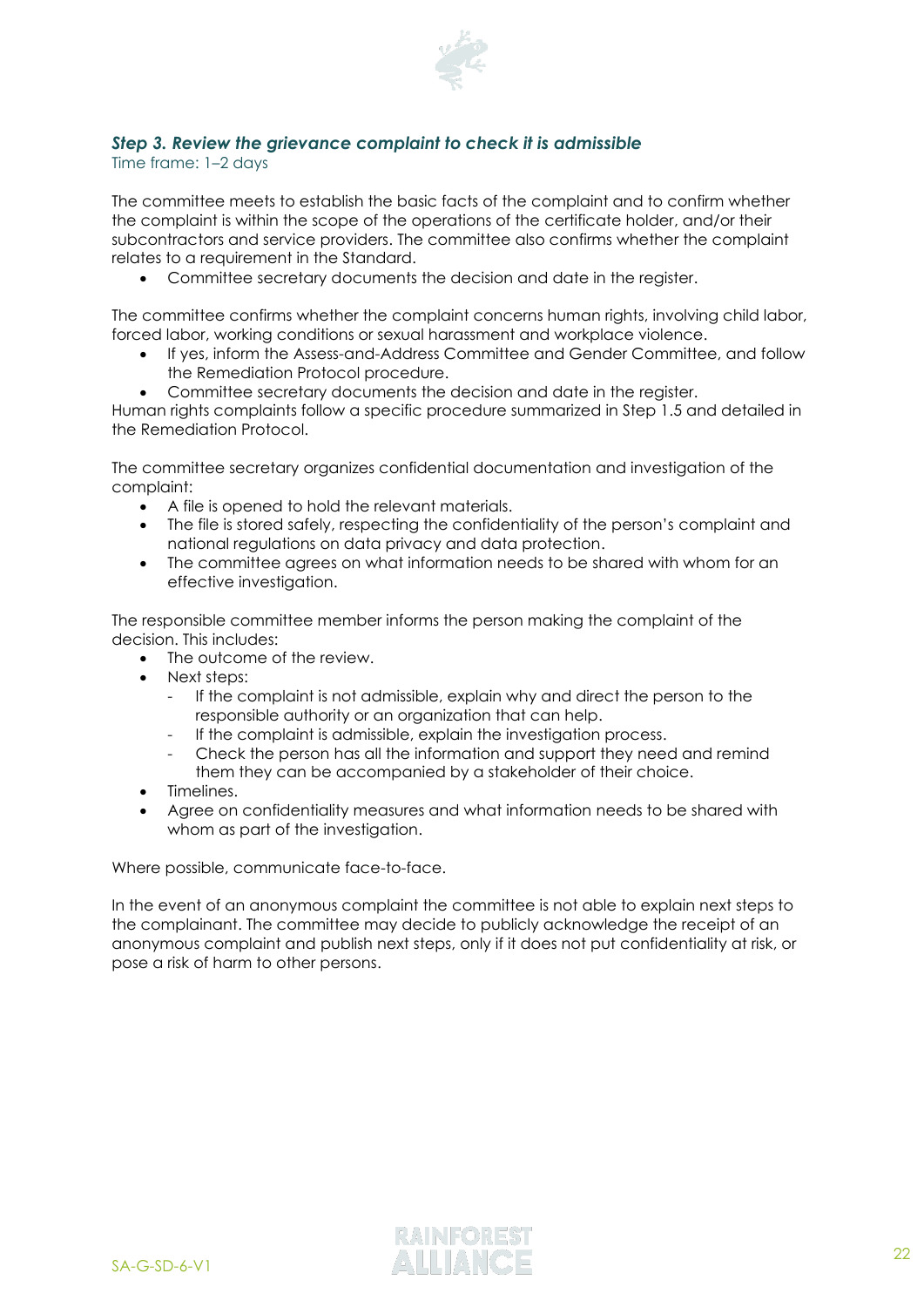

#### *Step 4. Investigate to establish what has happened*

Time frame: 4 weeks

The committee member responsible for the complaint coordinates the investigation.

The committee appoints an investigator who has the relevant knowledge and expertise to investigate what has happened. This is a member of the committee or an expert stakeholder with appropriate training including on confidentiality.

The investigator establishes these facts:

- Where and when the action, or non-action occurred that led to the grievance.
- Who was responsible or shares responsibility for what happened.
- Why it happened and what is the root cause.
- Is the grievance a one-off or could it be systemic?
- Did the complainant try to resolve the problem in other ways and if so, why did these not work?

Methods of collecting the information include:

- Interviewing the affected parties and/or the person who made the complaint.
- Visiting the site where it happened.
- Interviewing witnesses without jeopardizing the identity of the person who raised the complaint.
- Consulting relevant experts.
- Checking documents and records.

The investigator is informed about what information can be shared for an effective investigation, including in the event of an anonymous complaint.

#### *Step 5. Communicate findings*

Time frame: 6 weeks

When the investigation is complete, the committee shares the results with the person, organization or representatives who made the complaint and relevant affected parties.

- The committee discusses the findings with necessary parties and they collaboratively identify remedy corrections and the root cause of the problem.
- If the complaint involves a large group, such as the entire workforce or community, the committee discusses the findings with representatives, and may also hold a public meeting, taking into consideration any confidentiality concerns.
- The committee secretary documents the meeting and date held.

If the person or organization making the complaint disagrees with the committee's findings, and no resolution can be achieved through dialogue, an appeal process is made available.

- If the appeal is rejected, the Appeal Committee confirms the Grievance Committee's findings and their action plan.
- If the appeal is accepted, the Appeal Committee may adjust the Grievance Committee's findings or recommend a new investigation.

In the event of an anonymous complaint, the committee may decide to share its findings publicly, only if it does not put confidentiality at risk, or pose a risk of harm to other persons.

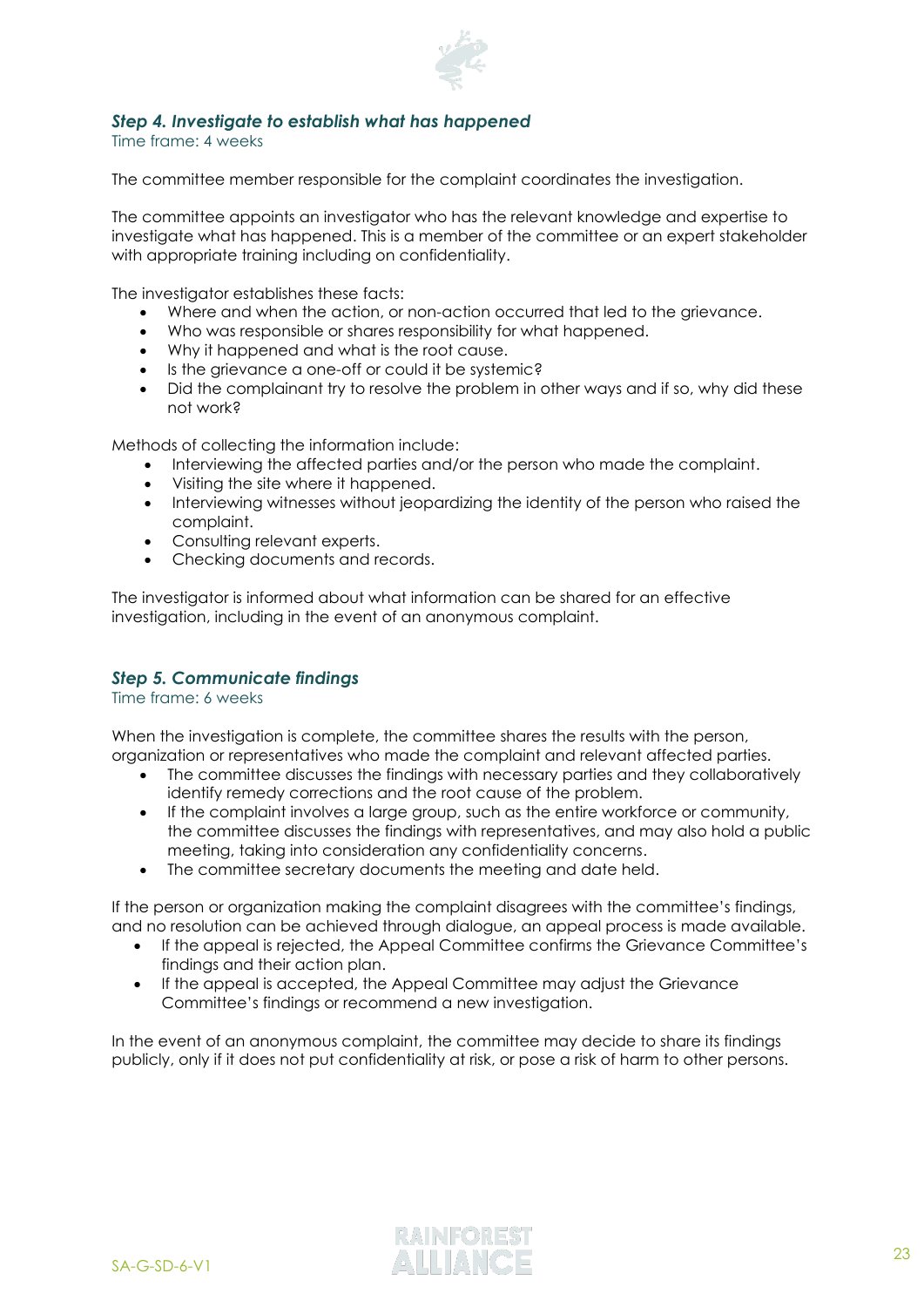

#### *Step 6. Agree a remediation plan*

Time frame: 6 weeks

In collaboration with relevant experts the committee develops a remediation plan that sets out how to provide remedy and how to prevent the grievance from being repeated. The plan includes corrections (to put right the wrong) and corrective actions (to address the root cause).

The committee member responsible for the complaint coordinates the development of the remediation plan.

- They work together with expert stakeholders, the person who made the complaint and the affected parties, to agree on the corrections and corrective actions.
- Every action has an agreed timeline, a budget, and relevant experts who will support implementation.
- They liaise with management to assign roles and responsibilities, and to identify who is accountable for each correction and corrective action.

Identifying and agreeing a resolution may involve different skills depending on the complaint, for example, dialogue, negotiation, mediation or conciliation.

The committee meets to sign-off on the action plan and proposed timeline.

- The timeline prioritizes corrections to be completed within 12 weeks of the original complaint and set out corrective actions to be completed as soon as possible after that, and no longer than 52 weeks from the date of the original complaint.
- The committee confirms that all actions are compatible with human rights and the Rainforest Alliance standard.
- The committee secretary documents the meeting and date held.

In the event of an anonymous complaint, the committee develops the remediation plan with relevant experts and stakeholders.

#### *Step 7. Implement and monitor the remediation plan*

Time frame: 12 weeks

The committee member responsible for the complaint is advised to do the following:

- Hold weekly meetings with the persons responsible for the corrections and corrective actions to oversee progress in implementation and to monitor effectiveness of the measures selected.
- Monitor timelines and take action to prevent delay where possible.
- Monitor implementation progress in a document that is shared with the Grievance Committee and management.
- Document when each action has been completed.

#### *Step 8. Communicate progress*

Time frame: 12 weeks (corrections)

Time frame: Up to 52 weeks (for specific corrective actions including Assess-and-address complaints)

The committee member responsible for the complaint keeps the complainant regularly informed about the progress of the remediation plan.

For example, the following steps are recommended:

• Agree with the complainant how regularly they would like to be updated (for example, weekly, monthly).

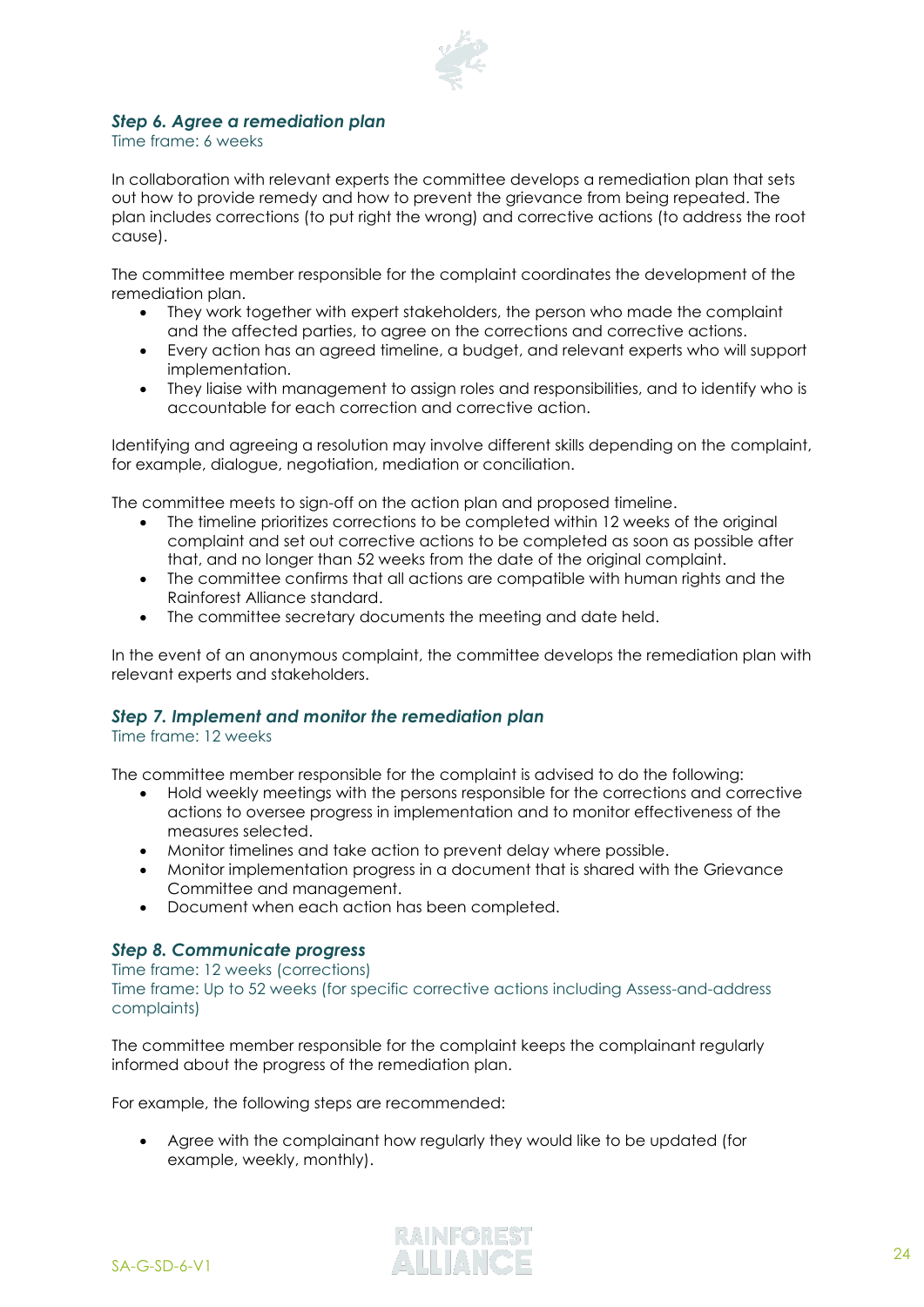

- Ensure the complainant fully understands the plan and the timetable for corrections (12 weeks) and the corrective actions (52 weeks).
- Communicate progress and discuss any obstacles to completion.
- Communicate when each step is completed and when the complaint is resolved.
- Check regularly whether the complainant is satisfied with the outcome.
- When all corrections and corrective actions are complete, assess whether the complainant is satisfied with the outcome.

When the remediation plan has been completed, the committee member responsible for the complaint does the following:

- They meet the affected parties, stakeholders and management and explain how the complaint has helped the business to improve. In the event of a complaint involving a large group such as workers or the community, this could be a public meeting.
- They share the details of the completed remediation and corrective actions with the appropriate team, so they are included in regular monitoring activities (respecting confidentiality).

In the event of an anonymous complaint, the committee may decide to communicate progress publicly, only if it does not put confidentiality at risk, or pose a risk of harm to other persons.

#### *Step 9. Continuous improvement*

Time frame: 52 weeks

When the complaint has been resolved, the committee meets to discuss and analyze the process and how the complaint informs continuous improvement.

- They check that the procedure was followed. If any deadlines were missed, they record why this happened and how to improve the process next time.
- Check steps taken to protect confidentiality and the effectiveness of that process.
- They discuss feedback from the person who made the complaint and the affected parties, as well as from experts and management involved in remediation.
- They review any learnings from the investigation and completed remediation plan.
- They discuss why the complaint was not resolved by the complainant before coming to the grievance mechanism.
- They check how the complaint fits into the overall pattern of grievances received.
- They discuss how the complaint has informed continuous improvement.
- They include relevant generalized data from the complaint (respecting confidentiality) in monitoring indicators for the grievance mechanism to share with management.
- The committee secretary documents the meeting and date and conclusions in the register.

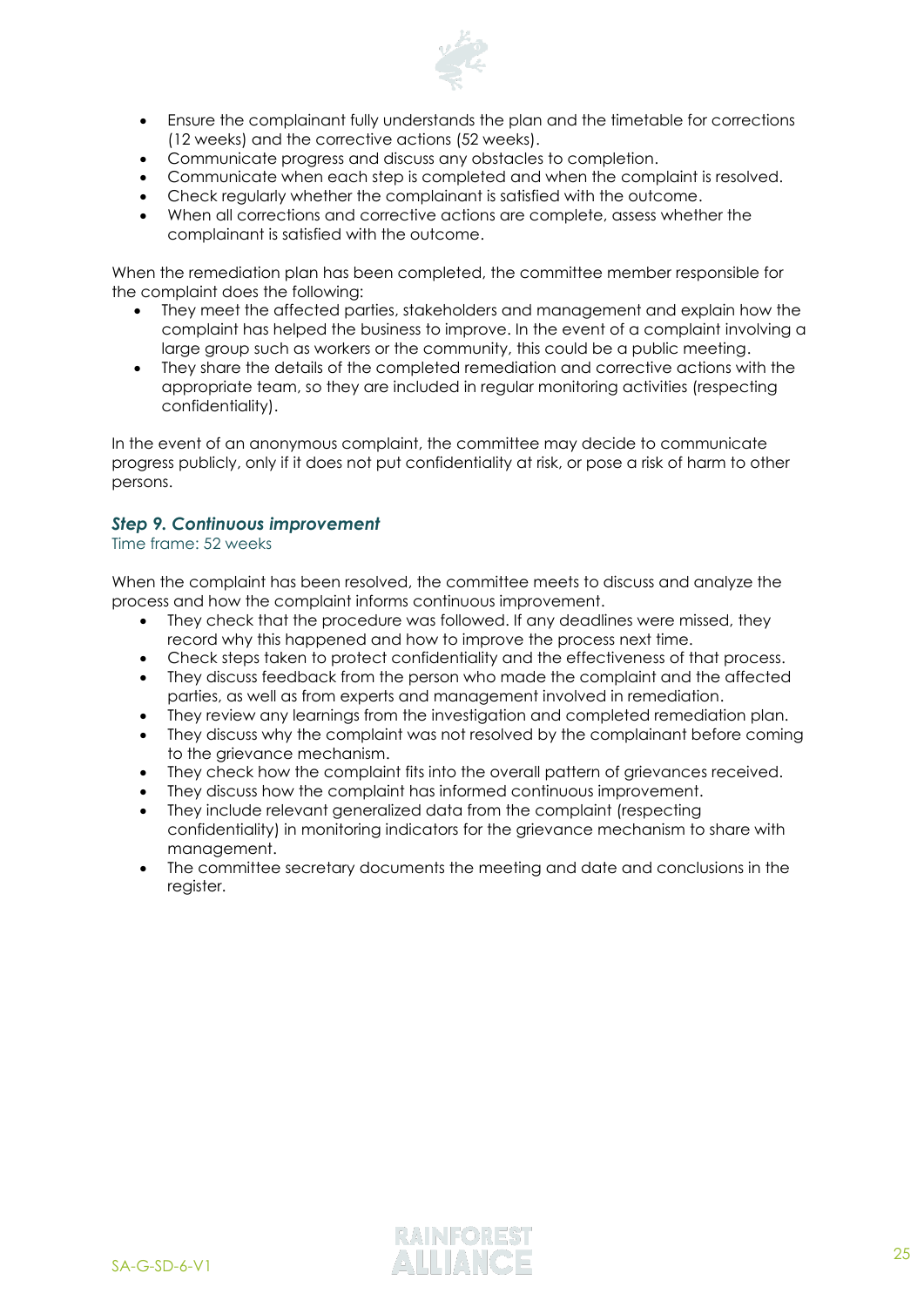

# <span id="page-25-0"></span>**GRIEVANCE MECHANISM INDICATORS**

#### <span id="page-25-1"></span>**Overview**

Assessing whether a grievance mechanism is working is complex and to be meaningful – and to use the mechanism to inform continuous improvement – requires analyzing and interpreting data considering the site context.

• For example, an indicator that reveals a low number of complaints received in a year may reveal a healthy work or business environment, or that grievances are being resolved in other ways, by good management or existing organizations such as unions. On the other hand, a low number of complaints may signal that people have grievances that are not being voiced and/or resolved.

To assess how to interpret an indicator, it is advisable to analyze data in the context of the certificate holder and in particular by comparing and triangulating with other monitoring and inspection information.

• For example, if a site has a very low number of complaints, yet most Assess-andaddress complaints are about sexual harassment, and there are complaints about the safety of women's toilet and handwashing facilities, it is likely there are more grievances that have not been reported. Complaints are low because women are hesitating to use the mechanism.

As well as drawing conclusions about effectiveness, grievance mechanism indicators can help to inform continuous improvement and to reveal the challenges on the site. It is therefore important to analyze data about the issues being raised and who is raising grievances and to compare this with other oversight mechanisms, such as audits, inspections and monitoring.

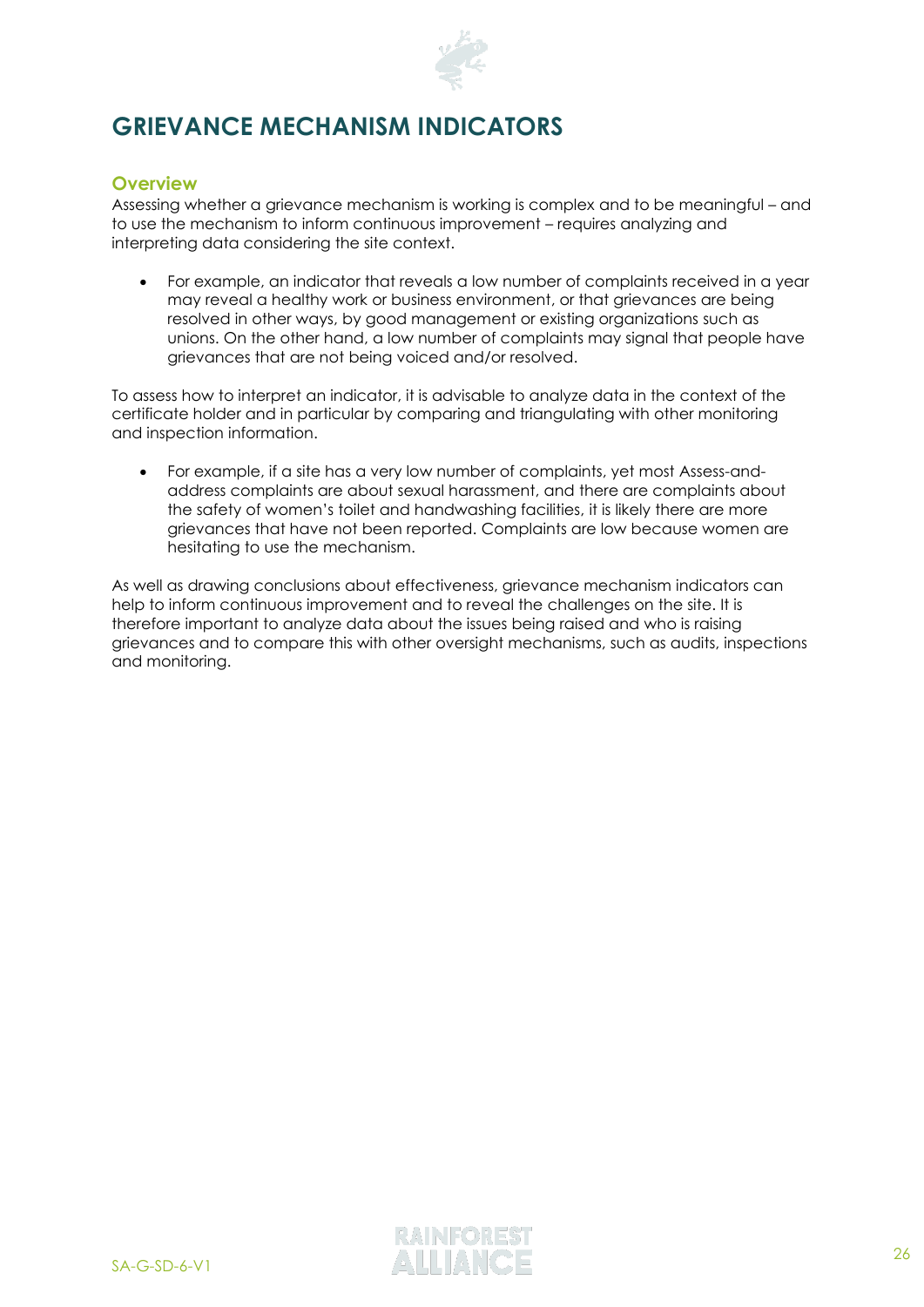

#### <span id="page-26-0"></span>**Indicator list**

The following are a list of indicators that can be used to understand and analyze the effectiveness of the Grievance Mechanism.

The first set of indicators is mandatory. They are collected as part of Core Requirement No. 5.1. The data should therefore be accessible through management or the relevant committee.

| <b>Mandatory indicator</b>                                                                                                                                                                                              | Interpretation                                                                                                                                                                                                               | Source                                                                                          |
|-------------------------------------------------------------------------------------------------------------------------------------------------------------------------------------------------------------------------|------------------------------------------------------------------------------------------------------------------------------------------------------------------------------------------------------------------------------|-------------------------------------------------------------------------------------------------|
| The number of potential<br>(reported) cases identified by the<br>monitoring system and referred<br>to the Grievance Mechanism (by<br>gender, age, and type of issue).                                                   | Indicates the effectiveness of<br>communication between the<br>monitoring system and the<br>Grievance Committee                                                                                                              | <b>5.1.3: Monitoring</b><br>records;<br>Grievance<br>Committee<br>records.                      |
| Number and percentage of<br>confirmed child labor, forced<br>labor, discrimination and<br>workplace violence and<br>harassment cases remediated<br>per the Remediation Protocol (by<br>gender, age, and type of issue). | Indicates how many human<br>rights complaints are dealt with<br>appropriately using the<br>Remediation Protocol, which<br>indicates effective<br>communication between the<br>Grievance Committee and<br>Assess-and-address. | 5.1.4: Grievance<br>Committee and<br>Assess-and-<br>address records.                            |
| Mandatory smart meter<br>indicator, only for CHs in areas of<br>high risk of child labor/ forced<br>labor): scores on the Assess-and-<br>address system elements, as per<br>the yearly assessment of the A&A<br>system. | Indicates the effectiveness of<br>communication between the<br>Grievance, Gender and Assess-<br>and-address Committee, and<br>compliance with Remediation<br>Protocol procedures.                                            | 5.1.8: Grievance<br>Committee,<br>Assess-and-<br>address and<br>Gender<br>Committee<br>records. |

*Figure 8. Mandatory indicators relating to the Grievance Mechanism* 

The second set of indicators is optional and provides certificate holders with ideas about how to measure and analyze the performance of the grievance mechanism and to inform continuous improvement.

**Note**. Many indicators involve counting numbers or percentages of complaints and the Grievance Committee and management will need to identify their own targets to interpret the data, based on their local situation (e.g. size of potential affected population) and learnings over time.

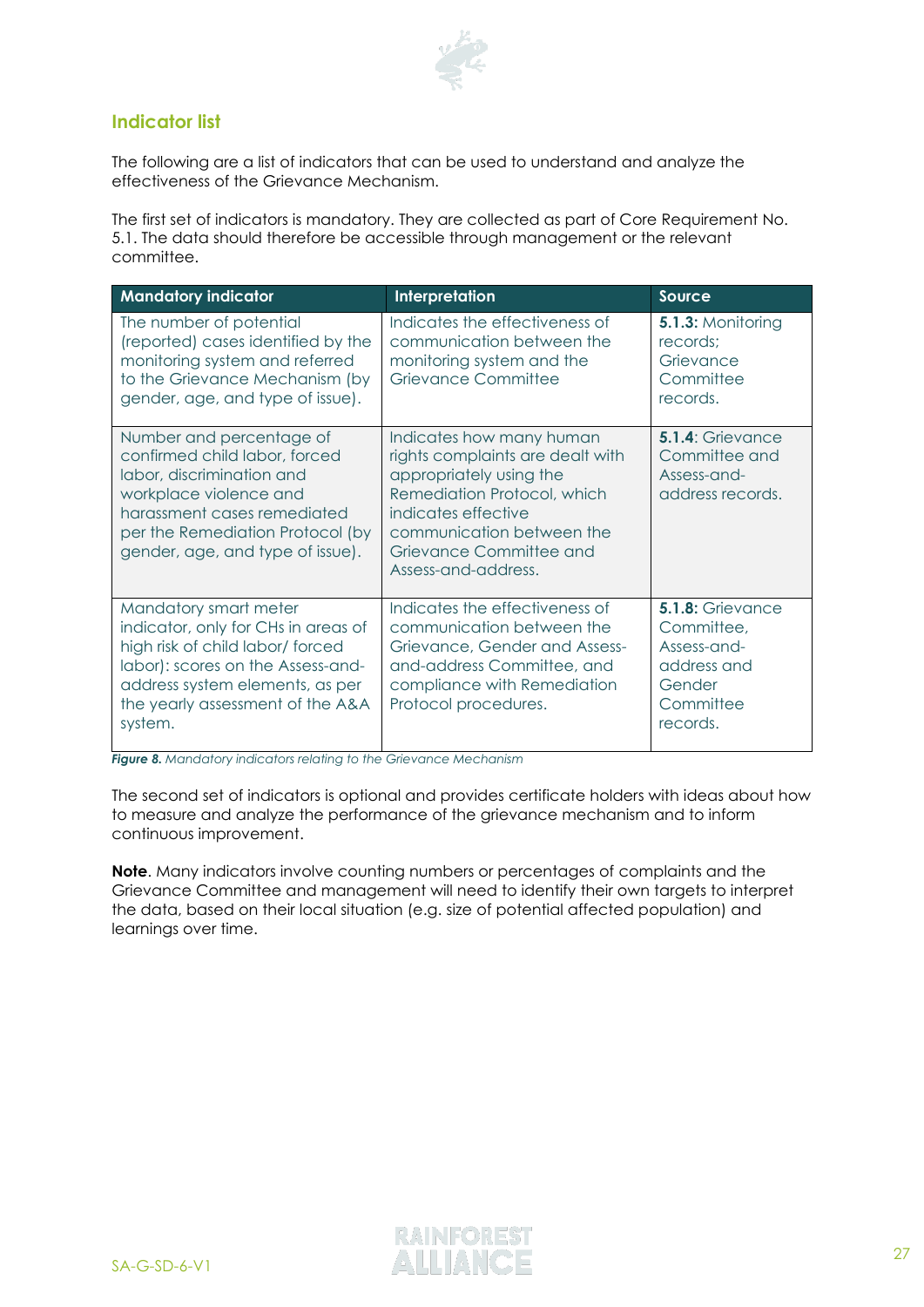

| <b>Indicator</b>                                                                                                                                                           | Interpretation                                                                                                                                         | Source                                                         |  |
|----------------------------------------------------------------------------------------------------------------------------------------------------------------------------|--------------------------------------------------------------------------------------------------------------------------------------------------------|----------------------------------------------------------------|--|
| <b>Issues and complainants</b>                                                                                                                                             |                                                                                                                                                        |                                                                |  |
| Number of complaints made in the first six months after the<br>GM is first established (higher is best/based on self-selected<br>targets).                                 | The public know the mechanism exists and how to use it and<br>they have confidence in it.                                                              | Grievance Committee records<br>and Assess-and-address records. |  |
| Number of complaints per quarter by issue (e.g. pollution,<br>wages, damage). Record by gender.                                                                            | What types of issues need remedy and mitigation.<br>If the same issue is being repeated it is possible remediation<br>measures are not working.        | Grievance Committee records<br>and Assess-and-address records. |  |
| Number of complaints per quarter by type of complainant<br>(e.g. worker, young worker, migrant worker, community<br>member, business, stakeholder, etc). Record by gender. | Indicates which groups are most comfortable using the<br>mechanism, including the most vulnerable, and/or which<br>groups have the highest grievances. | Grievance Committee records<br>and Assess-and-address records. |  |
| Percentage of grievances that are anonymous.                                                                                                                               | Indicates degree of trust in fairness of the mechanism, or<br>severity of the complaints                                                               | Percentage of grievance<br>complaints that are anonymous.      |  |
| <b>Training and awareness raising</b>                                                                                                                                      |                                                                                                                                                        |                                                                |  |
| Number of people trained per year on the grievance<br>mechanism by type e.g. management, workers, members,<br>community leaders, stakeholders.                             | Indicates degree to which the grievance mechanism is<br>understood, promoted and representative.                                                       | Grievance Committee and<br>management records.                 |  |
| Number of people who attend awareness-raising sessions<br>about the grievance mechanism per year.                                                                          | Indicates degree to which the grievance mechanism is<br>understood and promoted.                                                                       | Grievance Committee and<br>management records.                 |  |
| <b>Complaint resolution</b>                                                                                                                                                |                                                                                                                                                        |                                                                |  |
| Percentage of complaints resolved in a manner that is<br>satisfactory to all parties (even if the outcome was not what<br>they wanted).                                    | Indicates confidence in the mechanism and that committee<br>members are effective.                                                                     | Grievance Committee records<br>and Assess-and-address records. |  |
| Percentage of complaints closed within the Remediation<br>Protocol time frames (more is good as it means time frames<br>are respected).                                    | The Grievance Committee is functional and effective and<br>users are trust the grievance mechanism.                                                    | Grievance Committee records<br>and Assess-and-address records. |  |

28